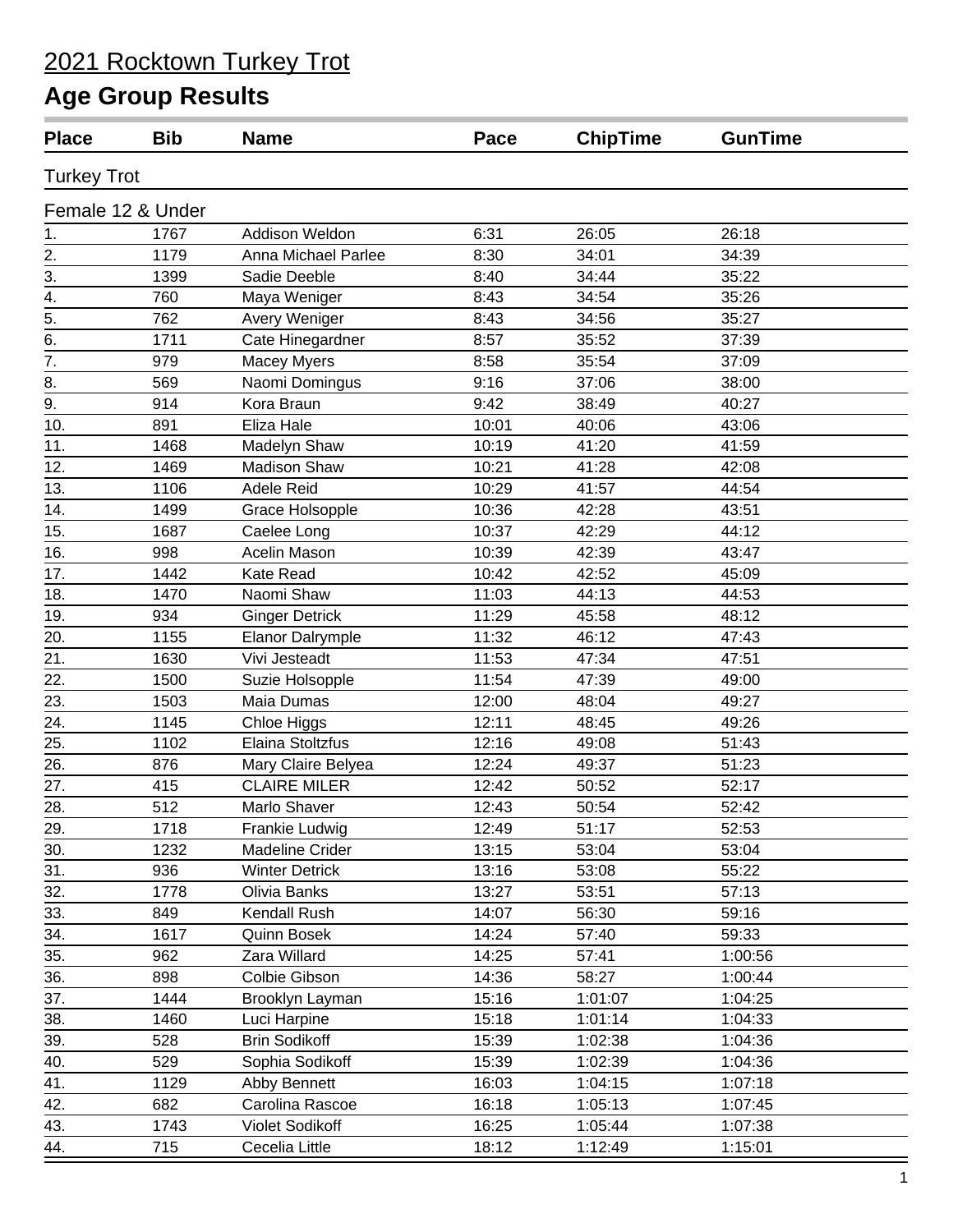| <b>Place</b>                   | <b>Bib</b> | <b>Name</b>             | Pace  | <b>ChipTime</b> | <b>GunTime</b> |  |
|--------------------------------|------------|-------------------------|-------|-----------------|----------------|--|
| Female 13-17                   |            |                         |       |                 |                |  |
|                                | 980        | <b>Taylor Myers</b>     | 5:55  | 23:44           | 23:44          |  |
| $rac{1}{2}$ .<br>$rac{2}{3}$ . | 1219       | <b>Trinity Neff</b>     | 6:59  | 28:00           | 28:21          |  |
|                                | 912        | Logan Braun             | 7:01  | 28:05           | 28:10          |  |
| 4.                             | 471        | <b>Eleanor Carter</b>   | 7:01  | 28:06           | 28:06          |  |
| $\overline{5}$ .               | 1205       | olivia simpkins         | 7:27  | 29:50           | 30:03          |  |
| 6.                             | 1385       | <b>Brooke Saunders</b>  | 7:39  | 30:37           | 30:39          |  |
| $\overline{7}$ .               | 1410       | Ada Cole                | 8:05  | 32:21           | 36:21          |  |
| 8.                             | 1098       | Mara Carlson            | 8:19  | 33:17           | 35:14          |  |
| 9.                             | 598        | Abby Gibson             | 8:29  | 33:57           | 34:03          |  |
| 10.                            | 1483       | Cindy Liu               | 8:35  | 34:22           | 35:07          |  |
| 11.                            | 1680       | Ayca Cavusoglu Yalcin   | 8:43  | 34:53           | 35:24          |  |
| 12.                            | 1143       | Sadie Mayhew            | 8:52  | 35:29           | 36:14          |  |
| 13.                            | 429        | Sequoia Hall            | 9:02  | 36:11           | 37:58          |  |
| 14.                            | 750        | Matilda Bunn            | 9:11  | 36:45           | 36:58          |  |
| 15.                            | 1017       | <b>Addison Fornadel</b> | 9:24  | 37:40           | 38:21          |  |
| 16.                            | 1631       | Charlie Jesteadt        | 9:31  | 38:05           | 38:22          |  |
| 17.                            | 681        | Ruth Rascoe             | 9:41  | 38:48           | 39:30          |  |
| 18.                            | 641        | Annie Poirot            | 9:52  | 39:29           | 40:12          |  |
| 19.                            | 1284       | Lulu Fitzgerald         | 9:54  | 39:37           | 41:06          |  |
| 20.                            | 1328       | Jane Shirkey            | 10:19 | 41:18           | 41:48          |  |
| 21.                            | 1101       | Lilianna Stoltzfus      | 11:34 | 46:20           | 48:57          |  |
| 22.                            | 738        | Katherine Skaflen       | 11:38 | 46:34           | 49:30          |  |
| 23.                            | 493        | Izzy Parker             | 12:10 | 48:42           | 49:58          |  |
| 24.                            | 748        | Arabella Bunn           | 12:10 | 48:42           | 49:44          |  |
| 25.                            | 924        | Kendal Brown            | 12:53 | 51:33           | 52:07          |  |
| 26.                            | 1703       | Sarah Nichols           | 13:22 | 53:30           | 55:54          |  |
| 27.                            | 1061       | Mia Yoder               | 14:04 | 56:18           | 57:50          |  |
| 28.                            | 1704       | Aubrey Keck             | 14:56 | 59:45           | 1:01:02        |  |
| 29.                            | 1705       | Dymond Wright           | 14:56 | 59:45           | 1:01:03        |  |
| 30.                            | 1716       | Lucy Ludwig             | 15:52 | 1:03:30         | 1:05:37        |  |
| 31.                            | 1624       | Leyara Hall             | 15:54 | 1:03:38         | 1:05:25        |  |
| 32.                            | 1709       | Lucy Bevivino           | 16:01 | 1:04:06         | 1:06:42        |  |
| 33.                            | 668        | <b>Grace Tysinger</b>   | 18:06 | 1:12:28         | 1:16:01        |  |
| 34.                            | 673        | Hannah O'Fallon         | 18:07 | 1:12:29         | 1:16:02        |  |
| 35.                            | 1717       | Molly Ludwig            | 18:07 | 1:12:30         | 1:16:02        |  |
| 36.                            | 774        | <b>Claire Mathias</b>   | 18:13 | 1:12:53         | 1:16:29        |  |
| 37.                            | 773        | <b>Chloe Mathias</b>    | 18:13 | 1:12:54         | 1:16:29        |  |
| Female 18-24                   |            |                         |       |                 |                |  |
| 1.                             | 1381       | Hannah Miller           | 6:29  | 25:58           | 26:02          |  |
| $\overline{2}$ .               | 909        | Laurie Serrell          | 6:32  | 26:10           | 26:12          |  |
| 3.                             | 1583       | Kayla Bartus            | 6:34  | 26:18           | 26:18          |  |
| 4.                             | 829        | Janie Sanborn           | 6:40  | 26:44           | 26:49          |  |
| 5.                             | 1259       | Rachel Moore            | 6:42  | 26:51           | 26:57          |  |
|                                | 1706       | Yodit Amine             | 7:33  | 30:14           | 30:24          |  |
| $rac{6}{7}$                    | 1670       | <b>Molly Shickel</b>    | 7:42  | 30:52           | 31:24          |  |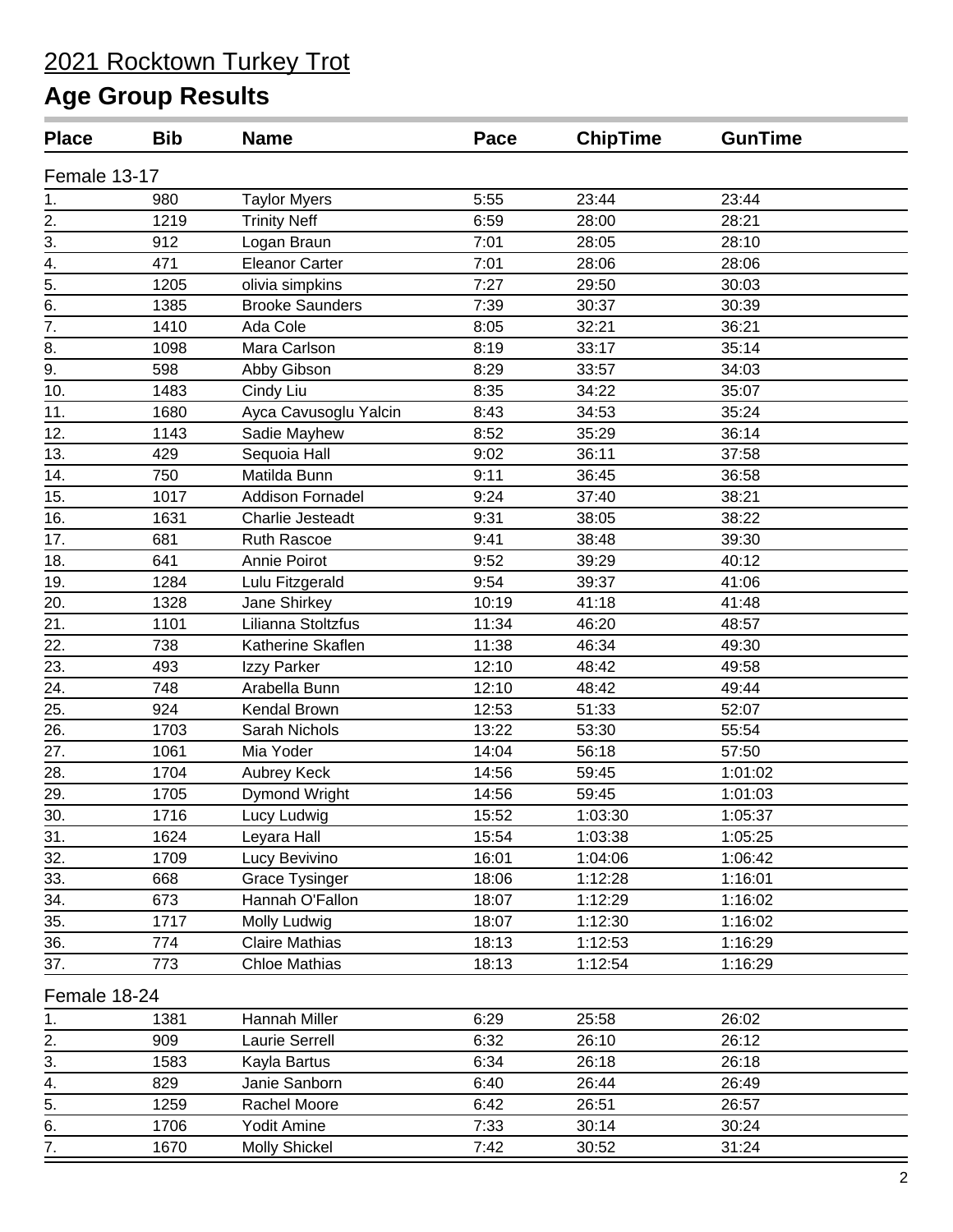| <b>Place</b> | <b>Bib</b> | <b>Name</b>            | Pace  | <b>ChipTime</b> | <b>GunTime</b> |  |
|--------------|------------|------------------------|-------|-----------------|----------------|--|
| 8.           | 1684       | Julia Sheffer          | 7:42  | 30:52           | 31:24          |  |
| 9.           | 652        | Lauren Lacy            | 7:47  | 31:09           | 31:24          |  |
| 10.          | 460        | Kelly Rohrer           | 7:47  | 31:09           | 31:24          |  |
| 11.          | 543        | Sophie Sallah          | 7:58  | 31:56           | 32:13          |  |
| 12.          | 1417       | Mary Ruth Shifflett    | 8:27  | 33:51           | 34:20          |  |
| 13.          | 1292       | Amy Folkerts           | 8:36  | 34:28           | 35:24          |  |
| 14.          | 900        | Hope Simmons           | 8:41  | 34:48           | 35:14          |  |
| 15.          | 1404       | Rachel Sauder          | 8:42  | 34:51           | 35:58          |  |
| 16.          | 895        | Kellie Serrell         | 8:44  | 34:57           | 35:32          |  |
| 17.          | 1752       | evelyn miller          | 8:48  | 35:16           | 36:44          |  |
| 18.          | 457        | <b>Brittany Rohrer</b> | 8:51  | 35:25           | 35:59          |  |
| 19.          | 800        | Erin Pearson           | 8:54  | 35:40           | 36:57          |  |
| 20.          | 991        | Abby Oyer              | 9:07  | 36:32           | 37:18          |  |
| 21.          | 994        | Victoria Wilson        | 9:13  | 36:54           | 37:56          |  |
| 22.          | 488        | Genevieve Cowardin     | 9:23  | 37:34           | 38:19          |  |
| 23.          | 490        | Morgan Heckman         | 9:23  | 37:35           | 38:19          |  |
| 24.          | 1291       | Kynsee Fennel          | 9:24  | 37:38           | 38:25          |  |
| 25.          | 1016       | Abby Fornadel          | 9:24  | 37:40           | 38:23          |  |
| 26.          | 1659       | <b>Emily Walter</b>    | 9:31  | 38:07           | 39:04          |  |
| 27.          | 946        | Alora Morris           | 9:37  | 38:30           | 39:45          |  |
| 28.          | 541        | Amelia Jones           | 10:02 | 40:12           | 43:41          |  |
| 29.          | 1312       | Leah Wenger            | 10:09 | 40:40           | 42:21          |  |
| 30.          | 559        | Isabella Klaffenboeck  | 10:11 | 40:48           | 41:24          |  |
| 31.          | 1515       | Lisa Bubela            | 10:16 | 41:08           | 42:36          |  |
| 32.          | 1090       | Anita Kudlyuk          | 10:20 | 41:23           | 42:15          |  |
| 33.          | 1507       | Hannah Blosser         | 10:22 | 41:32           | 44:49          |  |
| 34.          | 1754       | abigail miller         | 10:25 | 41:41           | 43:09          |  |
| 35.          | 1591       | Daun Caruana           | 10:26 | 41:47           | 42:27          |  |
| 36.          | 1285       | Jada Khochareun        | 10:29 | 41:59           | 42:27          |  |
| 37.          | 1584       | Noelle Warne           | 10:44 | 42:59           | 44:49          |  |
| 38.          | 999        | Jadah Kilby-Woodward   | 10:45 | 43:03           | 44:22          |  |
| 39.          | 1756       | anna miller            | 11:16 | 45:05           | 46:34          |  |
| 40.          | 1597       | Alissa Burnette        | 11:21 | 45:27           | 46:54          |  |
| 41.          | 1314       | Yana Kirnitskaya       | 11:46 | 47:07           | 47:15          |  |
| 42.          | 1523       | Valentina Shelest      | 11:46 | 47:07           | 47:15          |  |
| 43.          | 1427       | Sonya Brunk            | 11:55 | 47:43           | 49:26          |  |
| 44.          | 1066       | Sylvia Mast            | 12:11 | 48:45           | 49:20          |  |
| 45.          | 675        | Mikaela O'Fallon       | 12:55 | 51:43           | 53:48          |  |
| 46.          | 497        | Sylvia Showalter       | 12:58 | 51:55           | 53:50          |  |
| 47.          | 500        | Natalie Blanton        | 12:58 | 51:56           | 53:50          |  |
| 48.          | 1640       | <b>Isabel Steele</b>   | 13:05 | 52:24           | 54:00          |  |
| 49.          | 726        | Allison Delawder       | 13:08 | 52:35           | 55:25          |  |
| 50.          | 1432       | Norma Morris           | 13:28 | 53:54           | 57:10          |  |
| 51.          | 1538       | <b>Tori Wigley</b>     | 13:28 | 53:55           | 57:10          |  |
| 52.          | 498        | Joseph Blanton         | 13:44 | 54:58           | 57:59          |  |
| 53.          | 1757       | yejin lee              | 14:08 | 56:36           | 59:34          |  |
| 54.          | 1430       | <b>Tiarra Smith</b>    | 14:29 | 57:57           | 1:01:14        |  |
|              |            |                        |       |                 |                |  |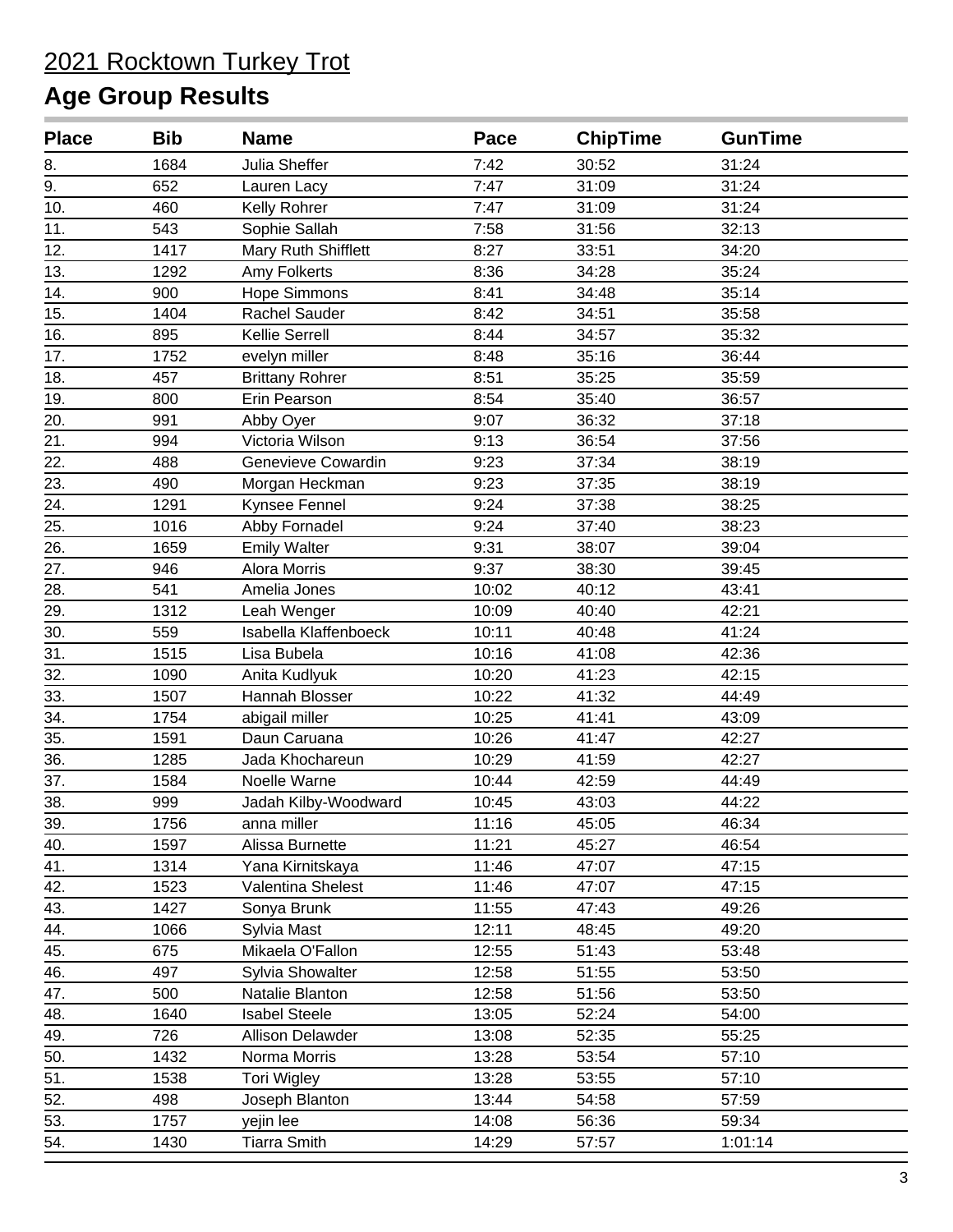| <b>Place</b>     | <b>Bib</b> | <b>Name</b>             | Pace  | <b>ChipTime</b> | <b>GunTime</b> |  |
|------------------|------------|-------------------------|-------|-----------------|----------------|--|
| 55.              | 1220       | MacKenzie Freeze        | 14:34 | 58:17           | 1:02:15        |  |
| 56.              | 1534       | Madelyn Gee             | 14:37 | 58:29           | 1:00:53        |  |
| 57.              | 1518       | <b>Taylor Mitchell</b>  | 15:06 | 1:00:25         | 1:02:27        |  |
| 58.              | 661        | <b>Abigail Stanley</b>  | 15:10 | 1:00:41         | 1:03:19        |  |
| 59.              | 625        | Isabelle Burden         | 15:49 | 1:03:20         | 1:06:24        |  |
| 60.              | 1374       | Constance Komara        | 15:50 | 1:03:22         | 1:08:40        |  |
| 61.              | 676        | Samantha O'Fallon       | 15:52 | 1:03:30         | 1:05:36        |  |
| 62.              | 1678       | Allyson Clar            | 16:07 | 1:04:30         | 1:07:40        |  |
| 63.              | 1526       | Gretchen Bryant         | 16:31 | 1:06:05         | 1:09:03        |  |
| 64.              | 1289       | <b>Baylee Fennel</b>    | 16:55 | 1:07:41         | 1:10:42        |  |
| 65.              | 1070       | Keeana Moore            | 17:04 | 1:08:18         | 1:10:21        |  |
| 66.              | 1701       | Abigail Nichols         | 18:42 | 1:14:50         | 1:17:15        |  |
| Female 25-34     |            |                         |       |                 |                |  |
| 1.               | 564        | Rebecca Kurihine        | 6:28  | 25:53           | 25:53          |  |
| $\overline{2}$ . | 1125       | Sydney Schieffer        | 6:40  | 26:41           | 26:44          |  |
| $\overline{3}$ . | 1664       | Margaret Morton         | 6:40  | 26:43           | 26:47          |  |
| $\overline{4}$ . | 1747       | Kelly Paduch            | 6:58  | 27:54           | 28:00          |  |
| $\overline{5}$ . | 1397       | <b>Bethany Frank</b>    | 7:07  | 28:31           | 28:44          |  |
| 6.               | 593        | Tabea Zimmermann        | 7:18  | 29:14           | 30:07          |  |
| $\overline{7}$ . | 409        | <b>Kerry Smith</b>      | 7:19  | 29:17           | 29:37          |  |
| 8.               | 743        | Mary Rose Rogers        | 7:34  | 30:17           | 31:12          |  |
| 9.               | 1299       | Danielle Rhodes         | 7:39  | 30:37           | 31:06          |  |
| 10.              | 461        | <b>Allison Rohrer</b>   | 7:47  | 31:10           | 31:26          |  |
| 11.              | 1451       | Rachael Harnish         | 7:59  | 32:00           | 32:27          |  |
| 12.              | 1763       | Elena Pruett            | 8:00  | 32:04           | 46:20          |  |
| 13.              | 1661       | Kendra Yoder            | 8:07  | 32:30           | 33:30          |  |
| 14.              | 1628       | Sierra Swisher          | 8:08  | 32:35           | 33:51          |  |
| 15.              | 868        | <b>Jillian Foerster</b> | 8:22  | 33:32           | 33:50          |  |
| 16.              | 536        | Ashley Branner          | 8:27  | 33:51           | 34:54          |  |
| 17.              | 458        | Amy Kreider             | 8:30  | 34:03           | 34:32          |  |
| 18.              | 938        | Aimee Johnson           | 8:32  | 34:12           | 35:18          |  |
| 19.              | 1426       | <b>Tara Selby</b>       | 8:33  | 34:16           | 34:42          |  |
| 20.              | 469        | Karana Wenger           | 8:34  | 34:17           | 35:21          |  |
| 21.              | 1074       | Rachel Mast             | 8:37  | 34:30           | 35:29          |  |
| 22.              | 1287       | Juni Sauder             | 8:37  | 34:32           | 35:39          |  |
| 23.              | 1329       | <b>Carter Williams</b>  | 8:38  | 34:33           | 34:57          |  |
| 24.              | 1152       | Lauren Shifflett        | 8:41  | 34:46           | 35:11          |  |
| 25.              | 1420       | Lauren Simmers          | 8:51  | 35:27           | 36:35          |  |
| 26.              | 1520       | Krystal Dawson          | 8:53  | 35:36           | 36:26          |  |
| 27.              | 986        | Natalie Rohrer          | 8:55  | 35:42           | 36:36          |  |
| 28.              | 1132       | Simara Allen            | 8:56  | 35:48           | 36:53          |  |
| 29.              | 1506       | Jessica Peters          | 8:57  | 35:52           | 36:19          |  |
| 30.              | 546        | Seville Lantz           | 8:58  | 35:53           | 36:27          |  |
| 31.              | 730        | Eryn Martin             | 9:00  | 36:03           | 36:39          |  |
| 32.              | 1347       | Rachel Miller           | 9:03  | 36:12           | 37:21          |  |
| 33.              | 1726       | Kari Millstein          | 9:03  | 36:13           | 36:53          |  |
|                  |            |                         |       |                 |                |  |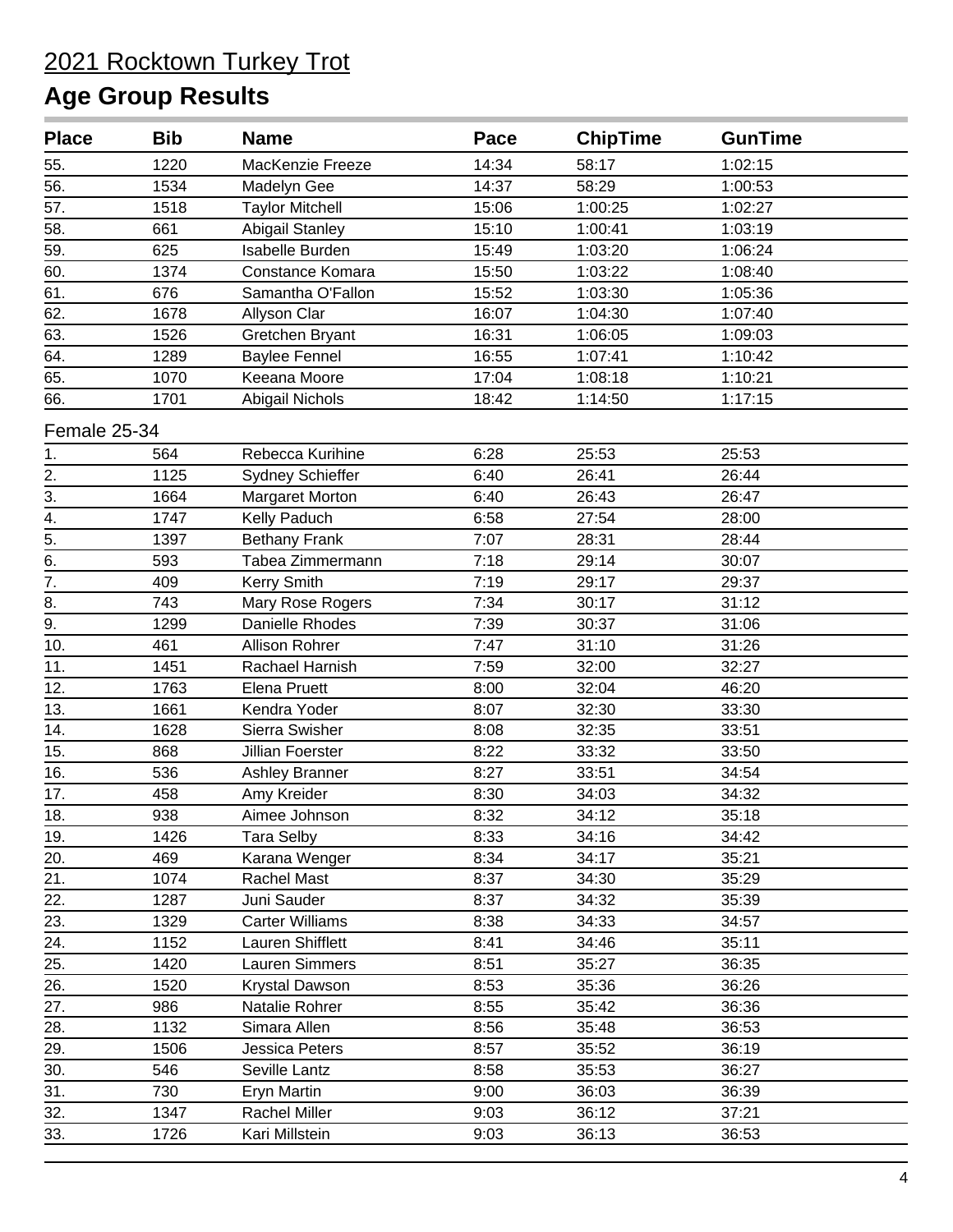| <b>Place</b> | <b>Bib</b> | <b>Name</b>             | Pace  | <b>ChipTime</b> | <b>GunTime</b> |  |
|--------------|------------|-------------------------|-------|-----------------|----------------|--|
| 34.          | 1122       | Leah Cawthorn           | 9:03  | 36:15           | 36:54          |  |
| 35.          | 650        | Jessica Lam             | 9:04  | 36:18           | 36:54          |  |
| 36.          | 449        | Cassandra Hemingway     | 9:05  | 36:21           | 37:17          |  |
| 37.          | 1574       | Kaelyn Warne            | 9:06  | 36:26           | 38:17          |  |
| 38.          | 507        | Morgan Eye              | 9:06  | 36:27           | 36:46          |  |
| 39.          | 508        | Avenlea Howard          | 9:06  | 36:27           | 36:46          |  |
| 40.          | 793        | Grace Yoder             | 9:07  | 36:29           | 36:45          |  |
| 41.          | 685        | <b>Heather Russell</b>  | 9:08  | 36:35           | 37:25          |  |
| 42.          | 534        | Anna Bricker            | 9:09  | 36:40           | 37:42          |  |
| 43.          | 915        | Virginia Moore          | 9:10  | 36:42           | 36:48          |  |
| 44.          | 1181       | Kristina Britt          | 9:12  | 36:51           | 37:22          |  |
| 45.          | 1691       | Catherine McGowan       | 9:13  | 36:55           | 37:26          |  |
| 46.          | 831        | <b>Catherine Rhodes</b> | 9:13  | 36:55           | 37:26          |  |
| 47.          | 514        | Natasha Pence           | 9:15  | 37:01           | 38:23          |  |
| 48.          | 1323       | Jennifer Deviers        | 9:22  | 37:29           | 39:03          |  |
| 49.          | 1351       | Missi Ratliff           | 9:22  | 37:29           | 39:03          |  |
| 50.          | 966        | Kimberly Ohgren         | 9:22  | 37:30           | 39:04          |  |
| 51.          | 525        | <b>Charity Neer</b>     | 9:25  | 37:43           | 38:55          |  |
| 52.          | 1333       | <b>Bailey Williams</b>  | 9:26  | 37:46           | 38:10          |  |
| 53.          | 472        | Kristen Myers Berkey    | 9:27  | 37:50           | 39:06          |  |
| 54.          | 474        | Jessica Fitzgerald      | 9:27  | 37:50           | 39:06          |  |
| 55.          | 1748       | Yhara Serrato           | 9:30  | 38:04           | 38:55          |  |
| 56.          | 1621       | Katie Brady             | 9:31  | 38:07           | 39:04          |  |
| 57.          | 888        | Mary Callender          | 9:36  | 38:25           | 39:50          |  |
| 58.          | 1029       | <b>Haley Life</b>       | 9:37  | 38:30           | 39:45          |  |
| 59.          | 1479       | Joanna Caples           | 9:37  | 38:30           | 39:08          |  |
| 60.          | 771        | Molly Smith             | 9:39  | 38:40           | 39:29          |  |
| 61.          | 769        | Jenny DuVon             | 9:40  | 38:44           | 39:32          |  |
| 62.          | 1053       | Abigail Musser          | 9:41  | 38:46           | 40:15          |  |
| 63.          | 1461       | Jennifer Iwerks         | 9:43  | 38:54           | 39:39          |  |
| 64.          | 1025       | Amanda Dombrowski       | 10:03 | 40:15           | 41:12          |  |
| 65.          | 1271       | <b>Emily Hadley</b>     | 10:06 | 40:26           | 41:51          |  |
| 66.          | 1342       | Kiersten Campbell       | 10:06 | 40:27           | 43:28          |  |
| 67.          | 664        | <b>Catherine Burke</b>  | 10:06 | 40:27           | 41:40          |  |
| 68.          | 1023       | Carly Fagan             | 10:06 | 40:28           | 41:52          |  |
| 69.          | 1030       | <b>Stacy Rider</b>      | 10:09 | 40:37           | 42:21          |  |
| 70.          | 1362       | Rebecca DePoy           | 10:09 | 40:40           | 43:54          |  |
| 71.          | 413        | <b>MELISSA MILLER</b>   | 10:13 | 40:54           | 42:17          |  |
| 72.          | 791        | <b>Taylor Wenger</b>    | 10:14 | 40:58           | 42:16          |  |
| 73.          | 1514       | Katie Klopot            | 10:17 | 41:12           | 42:40          |  |
| 74.          | 517        | <b>Ittaty Coto</b>      | 10:18 | 41:14           | 43:58          |  |
| 75.          | 1257       | <b>Tracy Moyers</b>     | 10:19 | 41:19           | 43:20          |  |
| 76.          | 1759       | Joy Weaver              | 10:20 | 41:24           | 42:34          |  |
| 77.          | 1734       | Dasha Sych              | 10:21 | 41:25           | 42:17          |  |
| 78.          | 1612       | Susan Wilcox            | 10:22 | 41:31           | 42:46          |  |
| 79.          | 1608       | Kristen Shank           | 10:23 | 41:34           | 44:21          |  |
| 80.          | 587        | Megan Clifford          | 10:27 | 41:52           | 43:13          |  |
|              |            |                         |       |                 |                |  |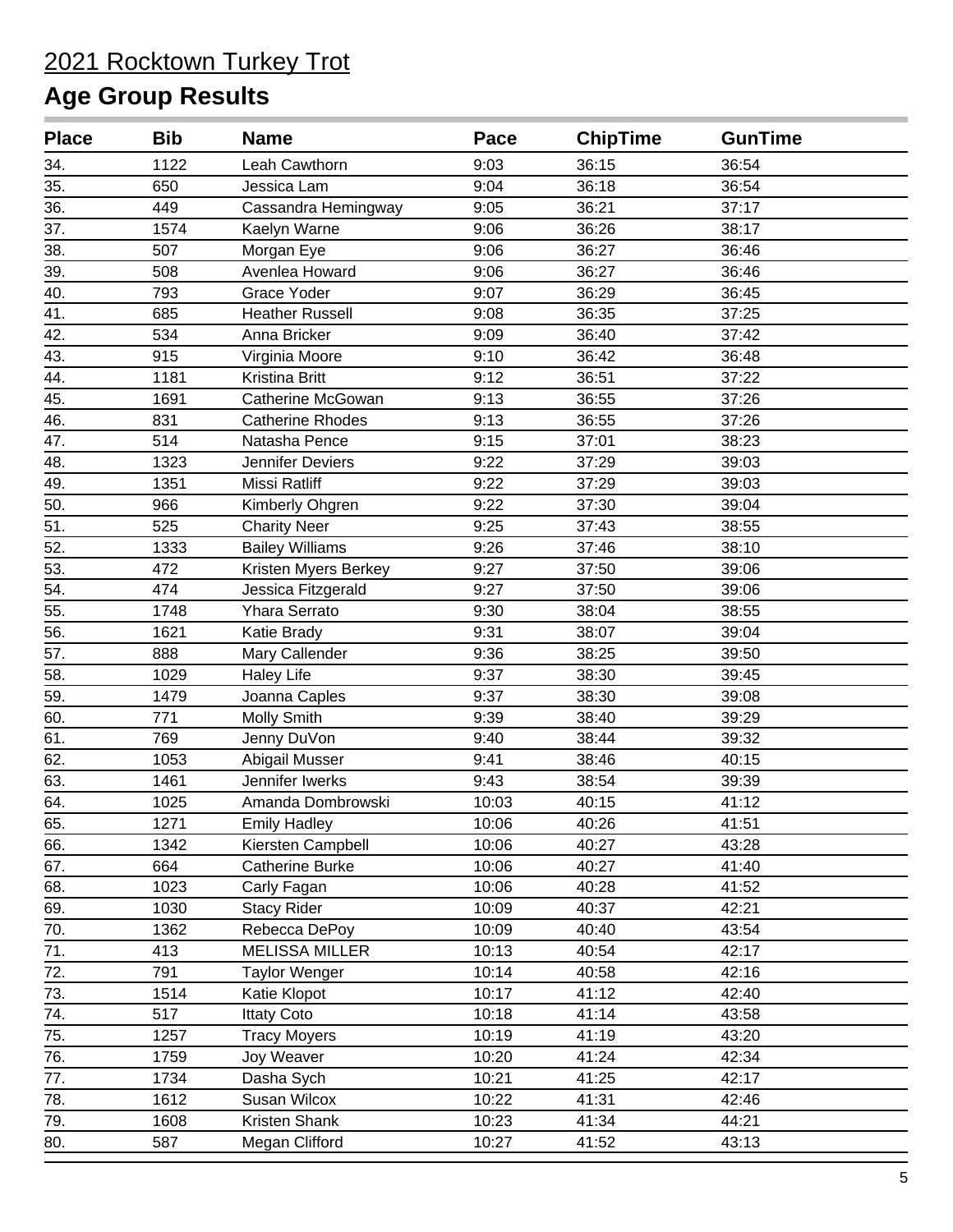| <b>Place</b> | <b>Bib</b> | <b>Name</b>               | Pace  | <b>ChipTime</b> | <b>GunTime</b> |  |
|--------------|------------|---------------------------|-------|-----------------|----------------|--|
| 81.          | 1139       | Anna Kern                 | 10:35 | 42:21           | 43:50          |  |
| 82.          | 1057       | <b>Brianne Pryor</b>      | 10:36 | 42:27           | 43:32          |  |
| 83.          | 576        | <b>Alexis Steljes</b>     | 10:39 | 42:39           | 45:05          |  |
| 84.          | 1325       | Kristin Wenger            | 10:40 | 42:41           | 44:20          |  |
| 85.          | 1600       | Christina Harman          | 10:40 | 42:44           | 44:46          |  |
| 86.          | 1321       | <b>Claire Martin</b>      | 10:41 | 42:47           | 44:26          |  |
| 87.          | 1575       | Madalyn Meyers            | 10:44 | 43:00           | 44:49          |  |
| 88.          | 1063       | Michaela Mast             | 10:45 | 43:03           | 43:37          |  |
| 89.          | 609        | Amanda Sokol              | 10:53 | 43:34           | 45:04          |  |
| 90.          | 1153       | Sara Hollar               | 10:53 | 43:35           | 45:07          |  |
| 91.          | 906        | <b>Brittany Cash</b>      | 10:59 | 43:57           | 45:29          |  |
| 92.          | 757        | <b>Renee Simmers</b>      | 11:00 | 44:03           | 45:20          |  |
| 93.          | 764        | Lyndsay Keck              | 11:00 | 44:04           | 45:20          |  |
| 94.          | 775        | Kali Northrup-Yankey      | 11:01 | 44:05           | 45:03          |  |
| 95.          | 1627       | Selene Bradshaw           | 11:05 | 44:23           | 45:41          |  |
| 96.          | 1363       | Amanda DePoy              | 11:06 | 44:25           | 47:41          |  |
| 97.          | 996        | Karleeann Mason           | 11:07 | 44:31           | 45:38          |  |
| 98.          | 1223       | Andrea Hart               | 11:27 | 45:51           | 47:21          |  |
| 99.          | 424        | Rebekah Kuller            | 11:36 | 46:26           | 47:28          |  |
| 100.         | 1011       | <b>Emily Harris-Henry</b> | 11:37 | 46:30           | 47:48          |  |
| 101.         | 727        | Elizabeth Delawder        | 11:37 | 46:31           | 49:20          |  |
| 102.         | 1281       | Lauren Childers           | 11:44 | 47:00           | 49:10          |  |
| 103.         | 1599       | Natalie Shafer            | 11:49 | 47:18           | 49:20          |  |
| 104.         | 1238       | Cayla Riesen              | 11:50 | 47:22           | 48:57          |  |
| 105.         | 405        | Erica Clymer              | 11:50 | 47:23           | 54:14          |  |
| 106.         | 433        | Celia Ross                | 11:51 | 47:25           | 49:05          |  |
| 107.         | 1160       | <b>Colleen Hayes</b>      | 11:52 | 47:31           | 50:04          |  |
| 108.         | 1364       | Elizabeth Hassler         | 12:05 | 48:24           | 51:39          |  |
| 109.         | 1233       | Kimberly Schenkel         | 12:11 | 48:46           | 50:46          |  |
| 110.         | 1307       | Laura Moore               | 12:18 | 49:14           | 51:16          |  |
| 111.         | 1354       | Nora Sutton               | 12:36 | 50:27           | 52:12          |  |
| 112.         | 1486       | Jillian Hassler           | 12:38 | 50:34           | 53:50          |  |
| 113.         | 1279       | <b>Christine Prior</b>    | 12:40 | 50:42           | 52:03          |  |
| 114.         | 870        | Julie Beck                | 12:44 | 51:00           | 54:08          |  |
| 115.         | 649        | Carson Lonett             | 12:48 | 51:14           | 52:26          |  |
| 116.         | 1322       | Shannon Gibson            | 12:48 | 51:15           | 52:55          |  |
| 117.         | 1334       | Andrea Estep              | 12:57 | 51:50           | 53:50          |  |
| 118.         | 844        | Alyssa Mimiaga            | 12:59 | 51:58           | 53:12          |  |
| 119.         | 494        | Randi Blanton             | 13:00 | 52:01           | 53:55          |  |
| 120.         | 968        | Lillian Rowland           | 13:06 | 52:25           | 55:18          |  |
| 121.         | 601        | Christine Eckstein        | 13:15 | 53:01           | 54:34          |  |
| 122.         | 862        | Megan Petree              | 13:15 | 53:04           | 53:04          |  |
| 123.         | 1605       | <b>Faith Cowens</b>       | 13:15 | 53:04           | 1:01:14        |  |
| 124.         | 1196       | Lauren Law                | 13:35 | 54:21           | 57:11          |  |
| 125.         | 942        | Jenna Joseph              | 13:52 | 55:32           | 58:18          |  |
| 126.         | 1758       | Ellie de Waal             | 13:53 | 55:35           | 58:32          |  |
| 127.         | 1188       | Alexandra Rehkemper       | 13:55 | 55:44           | 58:11          |  |
|              |            |                           |       |                 |                |  |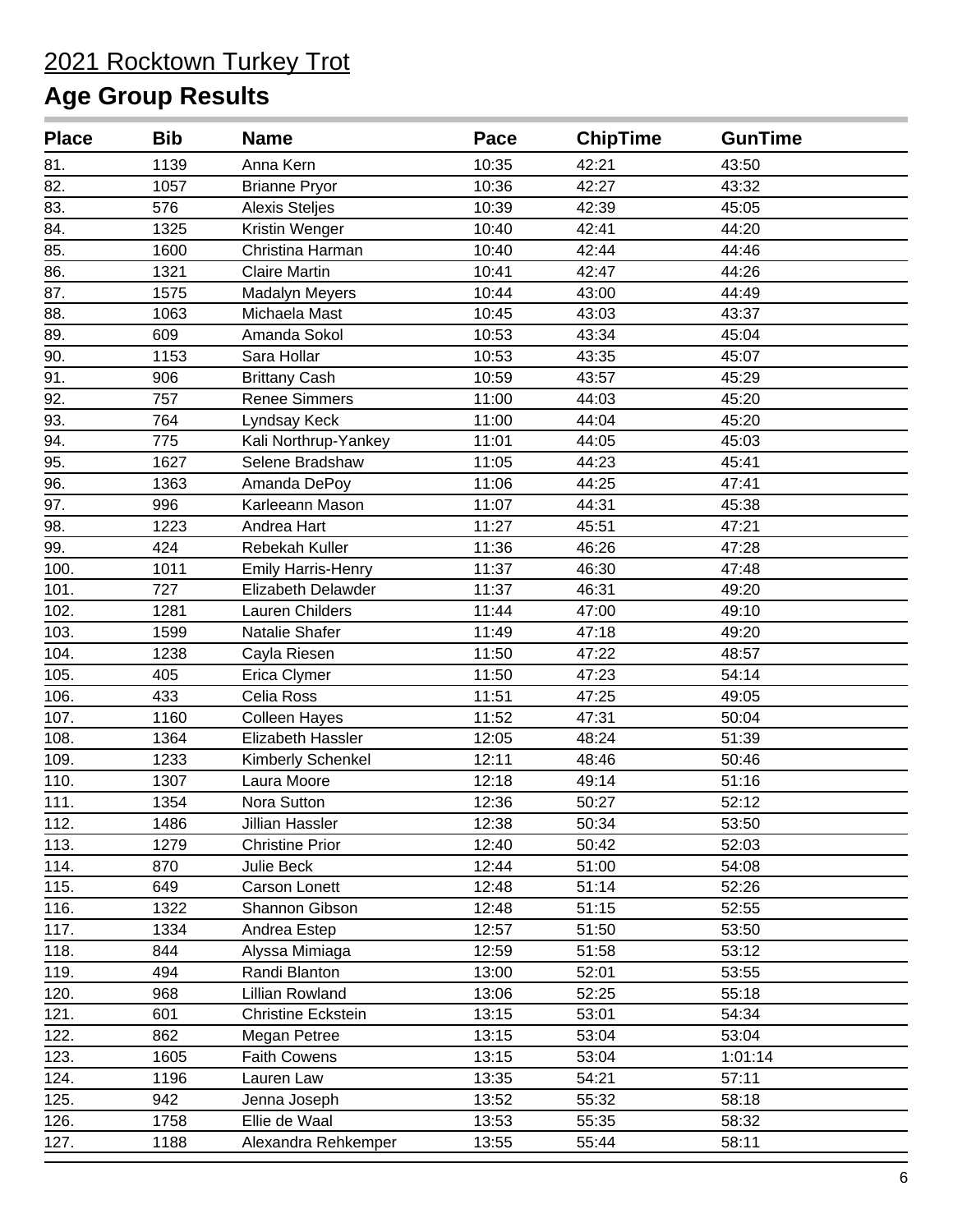| <b>Place</b>     | <b>Bib</b> | <b>Name</b>            | Pace  | <b>ChipTime</b> | <b>GunTime</b> |  |
|------------------|------------|------------------------|-------|-----------------|----------------|--|
| 128.             | 1046       | Christianna Karnes     | 14:20 | 57:21           | 1:00:48        |  |
| 129.             | 1032       | Madeline Leach         | 14:43 | 58:53           | 59:52          |  |
| 130.             | 973        | Kaitlin Pomerleau      | 14:48 | 59:15           | 1:01:23        |  |
| 131.             | 513        | Amanda Westerfield     | 15:07 | 1:00:30         | 1:03:28        |  |
| 132.             | 1296       | Patricia Baltazar      | 15:12 | 1:00:50         | 1:03:27        |  |
| 133.             | 1764       | Kelsey Voyd            | 15:39 | 1:02:38         | 1:05:47        |  |
| 134.             | 1472       | Jessica Sampson        | 15:50 | 1:03:23         | 1:05:53        |  |
| 135.             | 1373       | Ann Minnick            | 15:51 | 1:03:26         | 1:08:43        |  |
| 136.             | 1677       | Ashlie Clar            | 16:07 | 1:04:29         | 1:07:39        |  |
| 137.             | 753        | Samantha Lamas         | 16:15 | 1:05:03         | 1:09:19        |  |
| 138.             | 755        | Vanessa Yoder          | 16:15 | 1:05:03         | 1:09:19        |  |
| 139.             | 581        | Caitlin Parrish        | 16:56 | 1:07:46         | 1:09:46        |  |
| 140.             | 1072       | Mandy Moore            | 17:04 | 1:08:18         | 1:10:24        |  |
| 141.             | 1669       | <b>Heather Rodgers</b> | 17:05 | 1:08:23         | 1:10:35        |  |
| 142.             | 684        | Alana Dean             | 17:05 | 1:08:24         | 1:10:37        |  |
| 143.             | 563        | Heidi King             | 17:17 | 1:09:11         | 1:11:55        |  |
| 144.             | 510        | Jasmine Wright         | 17:20 | 1:09:21         | 1:13:14        |  |
| 145.             | 893        | <b>Hillary Long</b>    | 17:47 | 1:11:11         | 1:14:48        |  |
| 146.             | 894        | Miranda Long           | 17:48 | 1:11:14         | 1:14:48        |  |
| 147.             | 1690       | Felecia Abbate         | 17:48 | 1:11:16         | 1:15:27        |  |
| 148.             | 479        | <b>Brooke Ewing</b>    | 17:54 | 1:11:38         | 1:15:50        |  |
| 149.             | 658        | Cecilia Colligan       | 18:09 | 1:12:37         | 1:15:37        |  |
| 150.             | 503        | Victoria Blanton       | 18:24 | 1:13:40         | 1:16:47        |  |
| 151.             | 1228       | Sarah Boshart          | 18:34 | 1:14:19         | 1:16:25        |  |
| 152.             | 1527       | <b>Crystal Knight</b>  | 18:39 | 1:14:38         | 1:17:36        |  |
| 153.             | 1536       | <b>Jessie Hess</b>     | 18:53 | 1:15:34         | 1:18:01        |  |
| 154.             | 1532       | Hannah Leigh-Brown     | 18:55 | 1:15:41         | 1:18:05        |  |
| 155.             | 1782       | Lane Wollerton         | 18:55 | 1:15:42         | 1:18:06        |  |
| 156.             | 1187       | Rachael Sauder         | 19:04 | 1:16:20         | 1:19:19        |  |
| Female 35-44     |            |                        |       |                 |                |  |
| 1.               | 1200       | <b>Brittany Dyer</b>   | 6:30  | 26:02           | 26:02          |  |
|                  | 1175       | Stephanie Parlee       | 6:32  | 26:09           | 26:21          |  |
| $\frac{2}{3}$ .  | 1784       | Jenny Devers           | 6:43  | 26:56           | 27:01          |  |
| 4.               | 1626       | Kate Douglass          | 6:49  | 27:19           | 27:29          |  |
| 5.               | 785        | Laura Dugger           | 6:52  | 27:29           | 27:35          |  |
|                  | 828        | Jessie Sanborn         | 6:59  | 27:57           | 28:03          |  |
| $rac{6}{7}$      | 505        | Katie Robinson         | 7:16  | 29:06           | 29:21          |  |
| $\overline{8}$ . | 836        | Julie Jenkins          | 7:18  | 29:13           | 29:26          |  |
| $\overline{9}$ . | 824        | Katie Frazier          | 7:18  | 29:14           | 29:18          |  |
| 10.              | 1355       | Stephanie Van Nortwick | 7:23  | 29:36           | 29:50          |  |
| 11.              | 453        | Debbie Byerly          | 7:25  | 29:44           | 29:59          |  |
| 12.              | 1013       | <b>Lindsey Harding</b> | 7:30  | 30:03           | 30:12          |  |
| 13.              | 1012       | Allison Bechtel        | 7:30  | 30:03           | 30:11          |  |
| 14.              | 932        | <b>Kelly Detrick</b>   | 7:34  | 30:18           | 30:27          |  |
| 15.              | 1620       | <b>Elise Derstine</b>  | 7:34  | 30:20           | 30:30          |  |
| 16.              | 1679       | Erin Galati            | 7:43  | 30:53           | 31:25          |  |
|                  |            |                        |       |                 |                |  |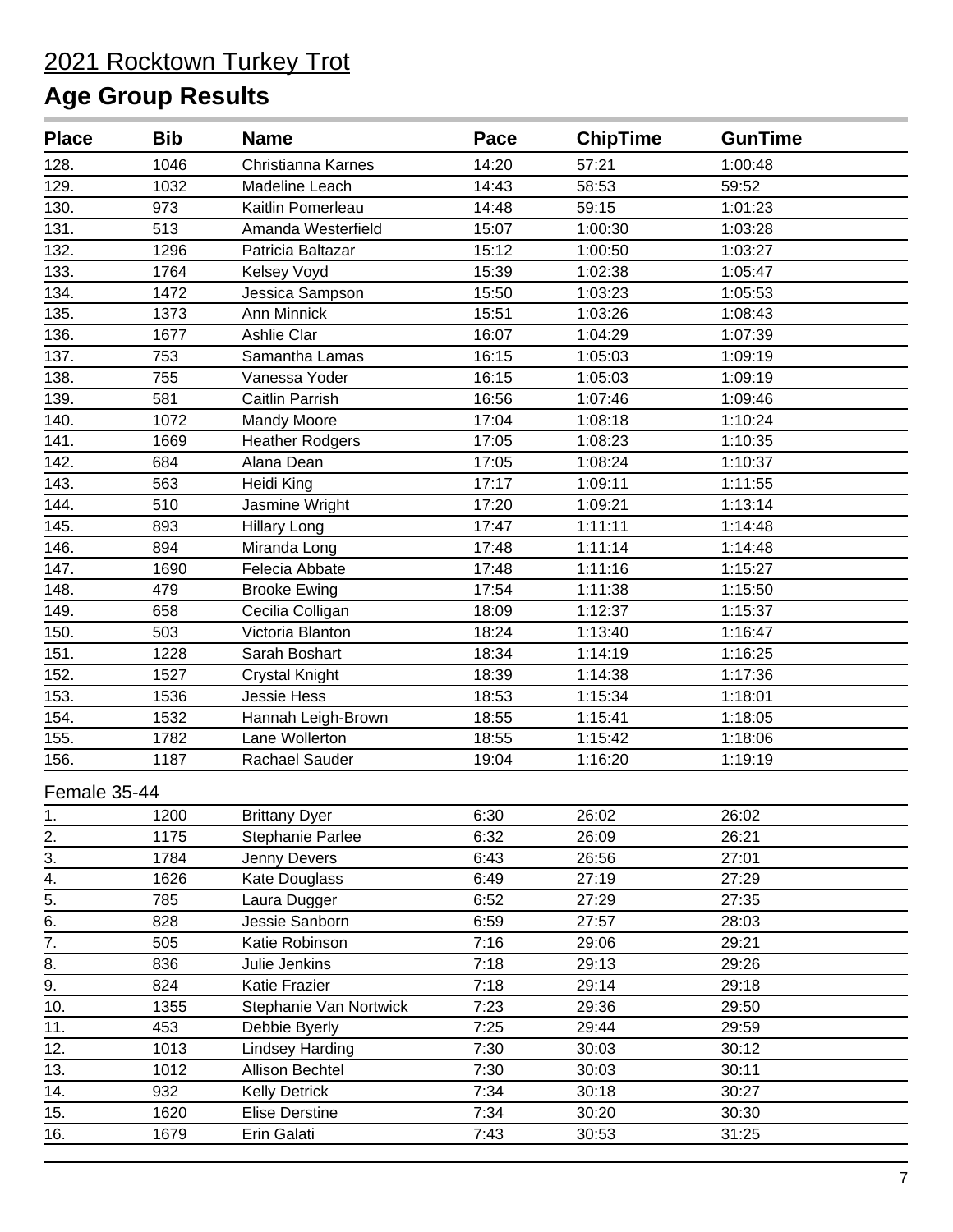| <b>Place</b> | <b>Bib</b> | <b>Name</b>                | Pace | <b>ChipTime</b> | <b>GunTime</b> |  |
|--------------|------------|----------------------------|------|-----------------|----------------|--|
| 17.          | 1352       | Nora Fletcher              | 7:46 | 31:07           | 31:45          |  |
| 18.          | 1453       | Katelyn King               | 7:56 | 31:47           | 32:16          |  |
| 19.          | 1636       | Cat St Ours                | 7:58 | 31:54           | 32:06          |  |
| 20.          | 1173       | <b>Julie Pate</b>          | 7:59 | 31:57           | 32:10          |  |
| 21.          | 982        | Prena Scholfield           | 7:59 | 31:59           | 32:44          |  |
| 22.          | 1406       | <b>Cat Makarewich</b>      | 8:02 | 32:10           | 32:37          |  |
| 23.          | 1280       | Heather Moneymaker         | 8:05 | 32:22           | 33:18          |  |
| 24.          | 1596       | Amanda Beppler             | 8:06 | 32:25           | 33:17          |  |
| 25.          | 446        | <b>Shawn Phillips</b>      | 8:06 | 32:28           | 33:18          |  |
| 26.          | 984        | Rebecca Alexander          | 8:07 | 32:30           | 33:22          |  |
| 27.          | 1719       | <b>Heather Yeager</b>      | 8:07 | 32:30           | 32:50          |  |
| 28.          | 1157       | Monica Rhodes              | 8:09 | 32:37           | 33:28          |  |
| 29.          | 1119       | Melody King                | 8:09 | 32:40           | 33:15          |  |
| 30.          | 616        | Ellen Blosser              | 8:13 | 32:53           | 36:33          |  |
| 31.          | 434        | Kim Dofflemyer             | 8:14 | 32:57           | 33:19          |  |
| 32.          | 1120       | Kara Dillard               | 8:16 | 33:07           | 33:19          |  |
| 33.          | 958        | Kate Hensley               | 8:23 | 33:36           | 34:30          |  |
| 34.          | 486        | Melanie Munier             | 8:31 | 34:06           | 35:19          |  |
| 35.          | 1260       | <b>Lindsey Cook</b>        | 8:33 | 34:16           | 35:16          |  |
| 36.          | 1671       | Maria Holsopple            | 8:34 | 34:20           | 35:30          |  |
| 37.          | 1056       | Rachel Pryor               | 8:38 | 34:34           | 35:37          |  |
| 38.          | 1725       | Lara Mack                  | 8:43 | 34:53           | 35:34          |  |
| 39.          | 736        | Andrea Skaflen             | 8:51 | 35:28           | 38:27          |  |
| 40.          | 442        | Jenny Fox                  | 8:56 | 35:46           | 37:12          |  |
| 41.          | 1199       | Rebecca Carbaugh           | 8:57 | 35:49           | 36:53          |  |
| 42.          | 551        | <b>Christy Norment</b>     | 9:01 | 36:07           | 36:12          |  |
| 43.          | 872        | Sim Dlova                  | 9:01 | 36:08           | 36:57          |  |
| 44.          | 1114       | <b>Tory Boffo</b>          | 9:01 | 36:08           | 36:55          |  |
| 45.          | 816        | <b>Brandi Sheffer-Bess</b> | 9:02 | 36:12           | 37:03          |  |
| 46.          | 452        | Miranda Ebersold           | 9:06 | 36:26           | 37:28          |  |
| 47.          | 1087       | Joy Thrasher               | 9:08 | 36:34           | 38:08          |  |
| 48.          | 1365       | <b>Holly Simmers</b>       | 9:09 | 36:38           | 37:02          |  |
| 49.          | 1635       | <b>Molly Crenshaw</b>      | 9:09 | 36:39           | 37:02          |  |
| 50.          | 468        | Missy Whetzel              | 9:12 | 36:52           | 37:49          |  |
| 51.          | 927        | Renee Moll                 | 9:13 | 36:54           | 37:40          |  |
| 52.          | 1405       | <b>Corinne Makarewich</b>  | 9:15 | 37:02           | 38:09          |  |
| 53.          | 515        | Serena Pence               | 9:15 | 37:02           | 38:25          |  |
| 54.          | 483        | Steph Brown                | 9:15 | 37:04           | 37:59          |  |
| 55.          | 518        | <b>Brandy Somers</b>       | 9:17 | 37:12           | 37:45          |  |
| 56.          | 847        | Stephanie Keister          | 9:20 | 37:22           | 38:00          |  |
| 57.          | 1037       | Celeste Brubaker           | 9:26 | 37:48           | 38:46          |  |
| 58.          | 1088       | Moriah Fallon              | 9:28 | 37:54           | 39:20          |  |
| 59.          | 1387       | Angie Stewart              | 9:35 | 38:23           | 39:26          |  |
| 60.          | 1306       | Kimberly Robinson          | 9:35 | 38:24           | 39:26          |  |
| 61.          | 1367       | Jen Madison                | 9:36 | 38:26           | 40:15          |  |
| 62.          | 1509       | Lane Davis                 | 9:36 | 38:27           | 39:30          |  |
| 63.          | 666        | Mary Beth Tysinger         | 9:36 | 38:28           | 39:56          |  |
|              |            |                            |      |                 |                |  |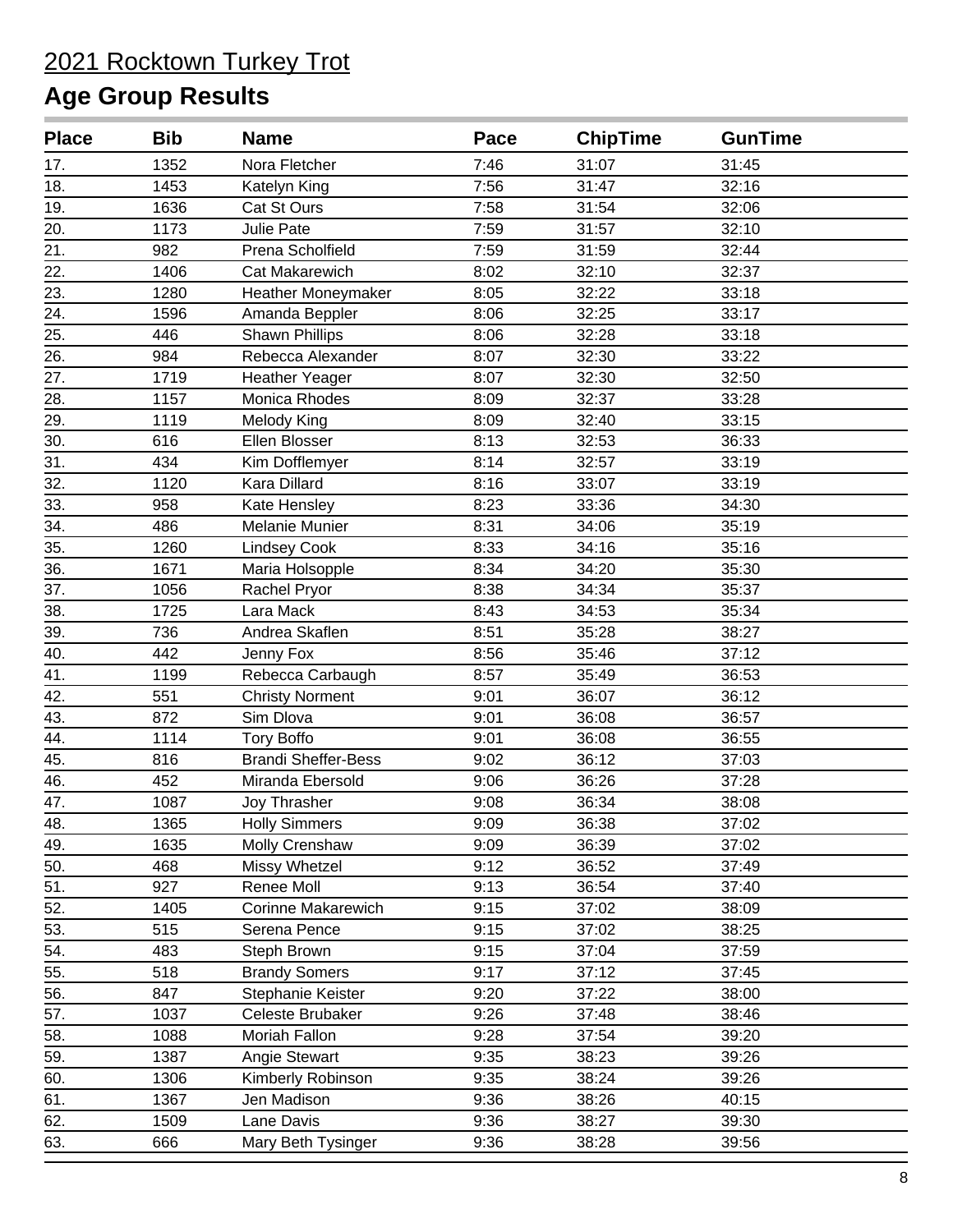| <b>Place</b> | <b>Bib</b> | <b>Name</b>               | Pace  | <b>ChipTime</b> | <b>GunTime</b> |  |
|--------------|------------|---------------------------|-------|-----------------|----------------|--|
| 64.          | 1707       | <b>Eleanor Whitehurst</b> | 9:43  | 38:54           | 41:17          |  |
| 65.          | 1463       | Sara Tranum               | 9:45  | 39:03           | 39:54          |  |
| 66.          | 629        | <b>Elaine Clancey</b>     | 9:47  | 39:10           | 40:34          |  |
| 67.          | 1391       | Meredith Baugher          | 9:49  | 39:20           | 42:24          |  |
| 68.          | 1760       | Rachel Herr               | 9:50  | 39:23           | 39:47          |  |
| 69.          | 1144       | Stephanie Higgs           | 9:52  | 39:31           | 40:14          |  |
| 70.          | 1350       | Karen Herrell             | 9:52  | 39:32           | 40:14          |  |
| 71.          | 735        | Jackie Funkhouser         | 9:53  | 39:35           | 40:11          |  |
| 72.          | 596        | Jennifer Walsh            | 9:56  | 39:45           | 41:16          |  |
| 73.          | 817        | Linetta Ballew            | 10:00 | 40:01           | 42:25          |  |
| 74.          | 1713       | <b>Emily Schott</b>       | 10:01 | 40:05           | 41:15          |  |
| 75.          | 1191       | <b>Brooke Adams</b>       | 10:02 | 40:09           | 41:22          |  |
| 76.          | 918        | Angela Rittenhouse        | 10:03 | 40:13           | 41:10          |  |
| 77.          | 1370       | Sheila Showalter          | 10:11 | 40:45           | 41:59          |  |
| 78.          | 939        | Amanda Bodle              | 10:12 | 40:52           | 42:26          |  |
| 79.          | 850        | <b>Meredith Trotter</b>   | 10:19 | 41:20           | 43:17          |  |
| 80.          | 600        | Jessica Lewellen          | 10:22 | 41:32           | 42:21          |  |
| 81.          | 1231       | <b>Stefanie Dove</b>      | 10:25 | 41:44           | 41:44          |  |
| 82.          | 1625       | <b>Taylor Giroux</b>      | 10:26 | 41:48           | 42:20          |  |
| 83.          | 759        | <b>Grace Weniger</b>      | 10:27 | 41:50           | 42:56          |  |
| 84.          | 1466       | Rosa Jimenez              | 10:28 | 41:54           | 43:43          |  |
| 85.          | 956        | Lara Ressler Horst        | 10:29 | 41:59           | 42:50          |  |
| 86.          | 857        | Leslie Dove               | 10:36 | 42:26           | 45:25          |  |
| 87.          | 896        | Kristin Gibson            | 10:36 | 42:28           | 43:51          |  |
| 88.          | 1685       | Lori Long                 | 10:37 | 42:29           | 44:12          |  |
| 89.          | 612        | Jessica Browne            | 10:38 | 42:34           | 43:57          |  |
| 90.          | 1441       | Meredith Read             | 10:43 | 42:54           | 45:09          |  |
| 91.          | 435        | Erin Conley               | 10:44 | 42:58           | 44:57          |  |
| 92.          | 527        | <b>Lindsey Sodikoff</b>   | 10:45 | 43:03           | 44:59          |  |
| 93.          | 1666       | <b>Charity Weaver</b>     | 10:49 | 43:20           | 46:18          |  |
| 94.          | 1193       | Sarah Berry               | 10:52 | 43:29           | 45:06          |  |
| 95.          | 1054       | Lisa Arcari               | 10:58 | 43:56           | 45:00          |  |
| 96.          | 1161       | <b>Bridgette Hayes</b>    | 11:03 | 44:16           | 48:48          |  |
| 97.          | 851        | <b>Crystal Shenk</b>      | 11:05 | 44:23           | 45:30          |  |
| 98.          | 1052       | Cindy Wrye                | 11:06 | 44:25           | 46:40          |  |
| 99.          | 1511       | Colleen McAvoy            | 11:06 | 44:28           | 46:29          |  |
| 100.         | 1247       | Misty Newman              | 11:07 | 44:32           | 47:41          |  |
| 101.         | 565        | Sarah Domingus            | 11:12 | 44:49           | 45:43          |  |
| 102.         | 644        | Mary Kulp                 | 11:21 | 45:27           | 46:49          |  |
| 103.         | 1080       | Danielle Rodeffer         | 11:26 | 45:47           | 47:49          |  |
| 104.         | 1085       | Erin Burch                | 11:27 | 45:51           | 48:59          |  |
| 105.         | 1212       | Layna Erney               | 11:27 | 45:51           | 47:36          |  |
| 106.         | 1422       | <b>Becky Harris</b>       | 11:29 | 45:59           | 47:44          |  |
| 107.         | 839        | Laura Trissel             | 11:32 | 46:12           | 47:09          |  |
| 108.         | 1154       | Erin Dalrymple            | 11:33 | 46:13           | 47:44          |  |
| 109.         | 436        | <b>Emily Carneal</b>      | 11:33 | 46:16           | 47:47          |  |
| 110.         | 745        | <b>Emily Heatwole</b>     | 11:35 | 46:22           | 46:54          |  |
|              |            |                           |       |                 |                |  |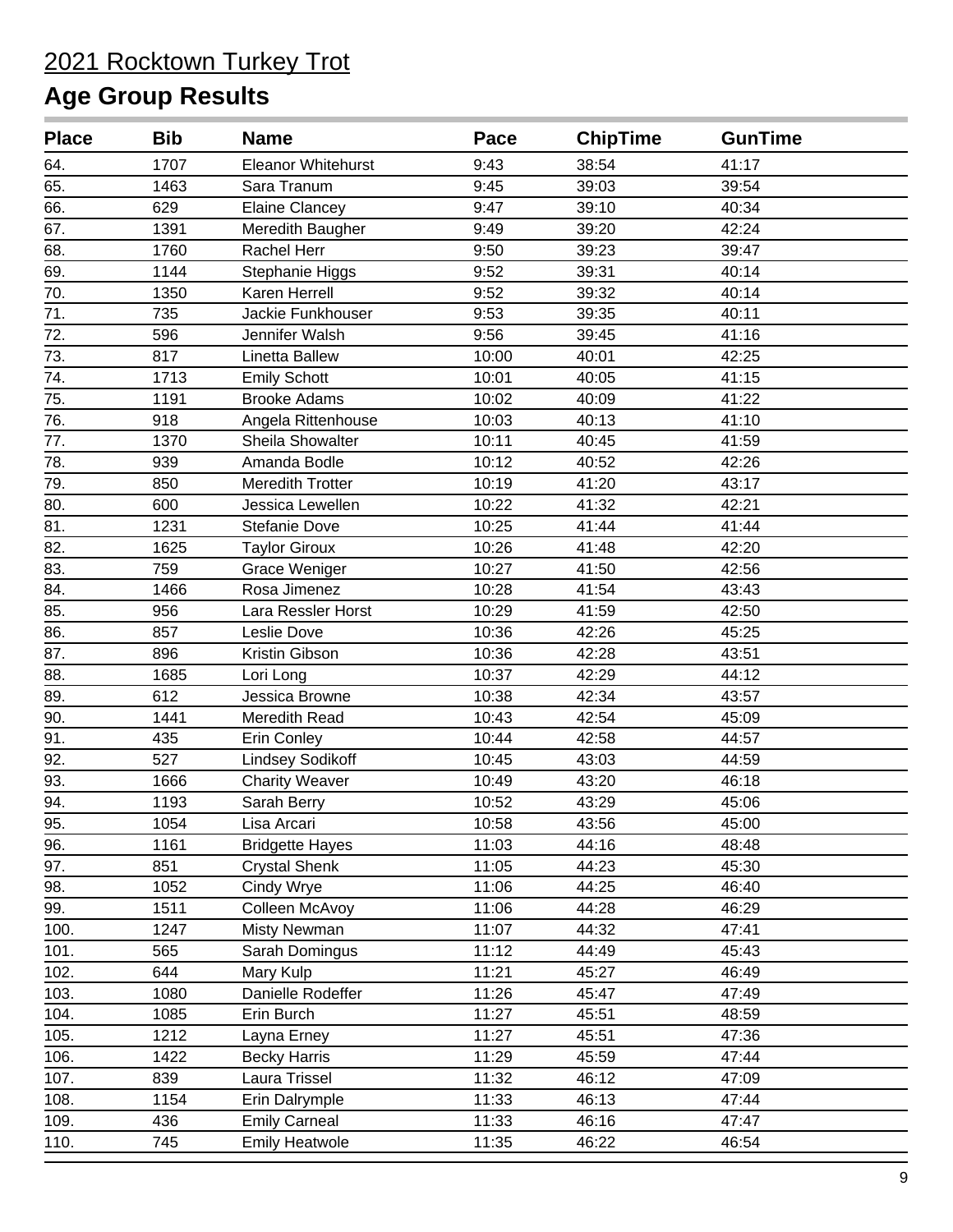| <b>Place</b> | <b>Bib</b> | <b>Name</b>                 | Pace  | <b>ChipTime</b> | <b>GunTime</b> |  |
|--------------|------------|-----------------------------|-------|-----------------|----------------|--|
| 111.         | 1158       | Cassandra Frysinger         | 11:44 | 46:59           | 49:08          |  |
| 112.         | 964        | <b>MELISSA WAMPLER</b>      | 11:51 | 47:25           | 49:05          |  |
| 113.         | 1497       | Ellie Holsopple             | 11:53 | 47:35           | 49:00          |  |
| 114.         | 1501       | <b>Heather Dumas</b>        | 12:01 | 48:06           | 49:29          |  |
| 115.         | 1256       | Rebecca Strimer             | 12:06 | 48:25           | 51:17          |  |
| 116.         | 746        | Heidi Bunn                  | 12:11 | 48:45           | 49:46          |  |
| 117.         | 1149       | Cierra Harold               | 12:14 | 48:57           | 48:57          |  |
| 118.         | 1242       | Stephanie Bowman            | 12:17 | 49:09           | 51:19          |  |
| 119.         | 873        | Amanda Belyea               | 12:27 | 49:49           | 51:34          |  |
| 120.         | 1309       | Cherie Etchebarne           | 12:28 | 49:53           | 51:29          |  |
| 121.         | 1435       | <b>Allison Kinney</b>       | 12:28 | 49:55           | 51:35          |  |
| 122.         | 951        | <b>Kelly Cook</b>           | 12:32 | 50:12           | 51:50          |  |
| 123.         | 731        | Jermaine Ma                 | 12:35 | 50:21           | 51:47          |  |
| 124.         | 1570       | Michelle Fox                | 12:48 | 51:13           | 51:13          |  |
| 125.         | 411        | Megan Shepard               | 12:56 | 51:47           | 54:30          |  |
| 126.         | 796        | Ellen DiMola                | 13:10 | 52:44           | 53:51          |  |
| 127.         | 798        | <b>JENNIFER TREMBLAY</b>    | 13:17 | 53:12           | 55:56          |  |
| 128.         | 1773       | Liz Oberschneider           | 13:27 | 53:50           | 57:13          |  |
| 129.         | 628        | <b>Tara Brinkley</b>        | 13:34 | 54:17           | 57:07          |  |
| 130.         | 516        | Dana Roderick               | 13:34 | 54:17           | 57:07          |  |
| 131.         | 1250       | Amy Strunk                  | 13:35 | 54:24           | 57:52          |  |
| 132.         | 1380       | Rebecca Miller              | 13:59 | 55:59           | 58:08          |  |
| 133.         | 710        | Carey Dean                  | 14:00 | 56:04           | 58:53          |  |
| 134.         | 707        | Lea Dean                    | 14:02 | 56:09           | 58:56          |  |
| 135.         | 1601       | Maricelli Cruz              | 14:09 | 56:39           | 58:27          |  |
| 136.         | 1082       | <b>Taylor Shifflett</b>     | 14:10 | 56:42           | 56:42          |  |
| 137.         | 1059       | Melinda Yoder               | 14:15 | 57:01           | 58:35          |  |
| 138.         | 950        | Kara Cook                   | 14:19 | 57:18           | 58:56          |  |
| 139.         | 1615       | <b>Maddy Bosek</b>          | 14:25 | 57:41           | 59:34          |  |
| 140.         | 492        | <b>Heather Whetzel</b>      | 14:25 | 57:44           | 59:04          |  |
| 141.         | 655        | <b>Heather Fellers</b>      | 14:53 | 59:36           | 1:02:04        |  |
| 142.         | 1163       | Nora Bungard                | 14:55 | 59:42           | 1:02:20        |  |
| 143.         | 776        | <b>Esther Butler-Miller</b> | 15:00 | 1:00:01         | 1:02:21        |  |
| 144.         | 691        | Anna Dintaman               | 15:06 | 1:00:26         | 1:03:40        |  |
| 145.         | 1477       | Angie Testerman             | 15:25 | 1:01:43         | 1:05:02        |  |
| 146.         | 669        | Renee Whitmore              | 15:28 | 1:01:53         | 1:05:37        |  |
| 147.         | 848        | Kimberly Rush               | 15:36 | 1:02:27         | 1:05:12        |  |
| 148.         | 1105       | Amanda Reid                 | 15:41 | 1:02:46         | 1:05:41        |  |
| 149.         | 1708       | Erin Bevivino               | 16:01 | 1:04:08         | 1:06:41        |  |
| 150.         | 1127       | Kelly Bennett               | 16:03 | 1:04:15         | 1:07:17        |  |
| 151.         | 1595       | Abbelina Moyer              | 16:04 | 1:04:17         | 1:07:41        |  |
| 152.         | 1454       | Jessica Clem                | 16:04 | 1:04:18         | 1:07:41        |  |
| 153.         | 1230       | Melissa Lapp                | 16:10 | 1:04:42         | 1:06:36        |  |
| 154.         | 781        | Sarah Whitley               | 16:19 | 1:05:17         | 1:07:04        |  |
| 155.         | 780        | Sarah Sunde                 | 16:19 | 1:05:18         | 1:07:04        |  |
| 156.         | 680        | Kate Rascoe                 | 16:20 | 1:05:23         | 1:07:55        |  |
| 157.         | 1740       | Julia Sodikoff              | 16:25 | 1:05:43         | 1:07:38        |  |
|              |            |                             |       |                 |                |  |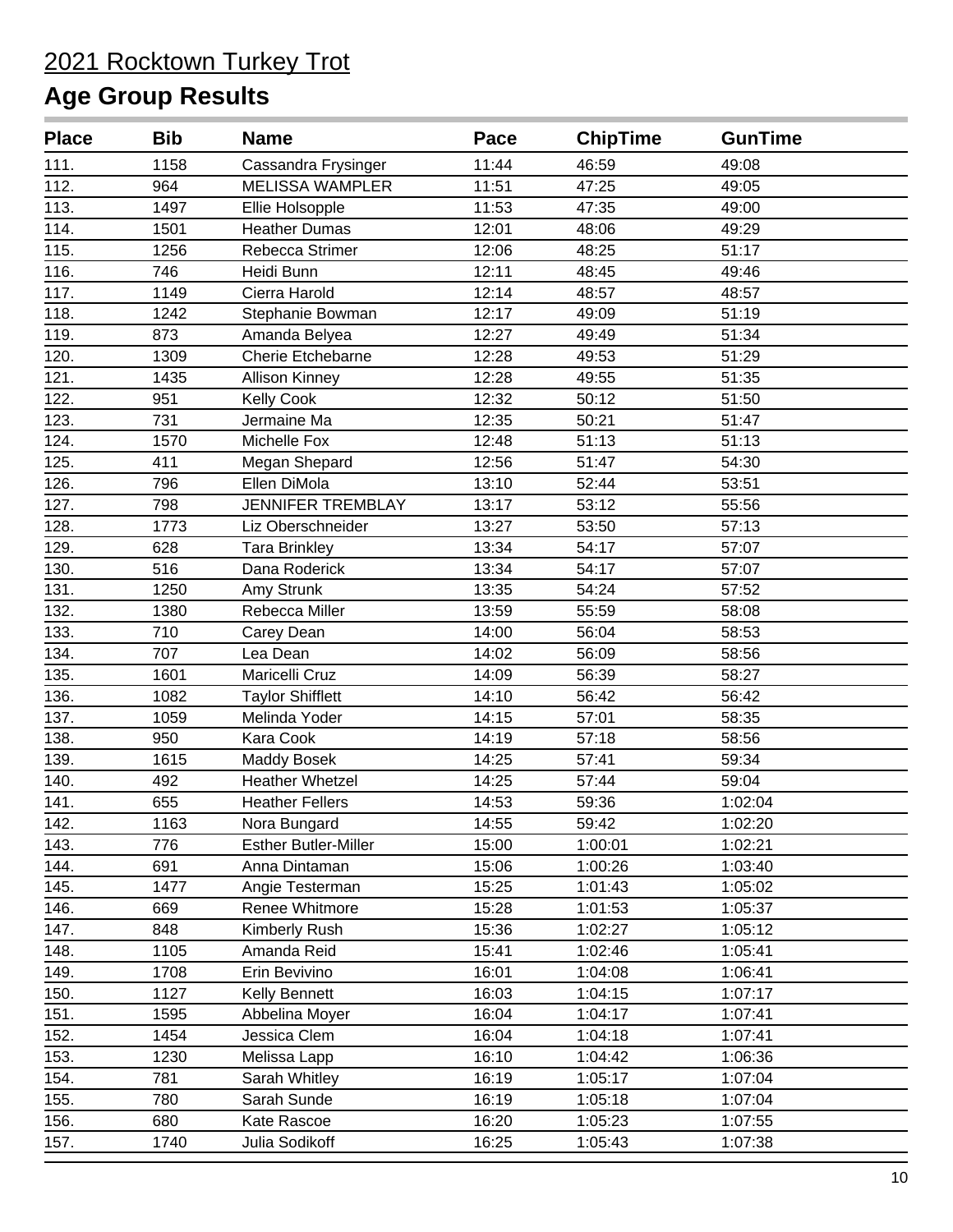| <b>Place</b>     | <b>Bib</b> | <b>Name</b>                | Pace  | <b>ChipTime</b> | <b>GunTime</b> |  |
|------------------|------------|----------------------------|-------|-----------------|----------------|--|
| 158.             | 1525       | Jennifer Bryant            | 16:31 | 1:06:05         | 1:09:03        |  |
| 159.             | 806        | Monica Stringham           | 16:32 | 1:06:11         | 1:09:02        |  |
| 160.             | 1418       | Dara Titus                 | 17:00 | 1:08:02         | 1:09:56        |  |
| 161.             | 965        | Emma Maynard               | 17:02 | 1:08:10         | 1:11:41        |  |
| 162.             | 697        | Carrie Covey               | 17:05 | 1:08:21         | 1:09:58        |  |
| 163.             | 1109       | <b>Heather Hensley</b>     | 17:38 | 1:10:33         | 1:13:16        |  |
| 164.             | 1656       | Kelly Brady                | 17:48 | 1:11:16         | 1:13:29        |  |
| 165.             | 712        | <b>Carrie Martell</b>      | 18:12 | 1:12:52         | 1:15:03        |  |
| 166.             | 772        | Melissa Mathias            | 18:13 | 1:12:54         | 1:16:28        |  |
| 167.             | 1136       | Kate Rodriguez             | 18:13 | 1:12:54         | 1:14:57        |  |
| 168.             | 1475       | Anna Yerrid                | 18:16 | 1:13:07         | 1:16:22        |  |
| 169.             | 1528       | Angela Forbes              | 18:38 | 1:14:33         | 1:17:29        |  |
| 170.             | 526        | Ellen Strawderman          | 18:38 | 1:14:35         | 1:17:32        |  |
| 171.             | 1166       | Kelly Good                 | 18:48 | 1:15:13         | 1:17:49        |  |
| 172.             | 1730       | Lindsey Long               | 19:36 | 1:18:28         | 1:20:48        |  |
| 173.             | 403        | Andrea Konstant            | 19:37 | 1:18:30         | 1:21:43        |  |
| 174.             | 1729       | Monica Brill               | 19:37 | 1:18:31         | 1:20:49        |  |
| 175.             | 416        | Sandra Krezelak            | 19:37 | 1:18:32         | 1:21:43        |  |
| Female 45-54     |            |                            |       |                 |                |  |
| 1.               | 1346       | <b>Holly Herr Stravers</b> | 6:55  | 27:43           | 27:44          |  |
| 2.               | 786        | Maretha Wolmarans          | 7:13  | 28:56           | 28:56          |  |
| 3.               | 853        | Cara Meixner               | 7:18  | 29:14           | 29:32          |  |
| 4.               | 1384       | Mary Jo Saunders           | 7:39  | 30:38           | 30:40          |  |
| $\overline{5}$ . | 1293       | Carol Lowry                | 8:02  | 32:09           | 32:30          |  |
| $\overline{6}$ . | 1456       | Celia Layman               | 8:04  | 32:19           | 32:22          |  |
| $\overline{7}$ . | 1409       | <b>Holly Labbe</b>         | 8:06  | 32:26           | 36:26          |  |
| 8.               | 1140       | Melissa Mayhew             | 8:25  | 33:41           | 34:26          |  |
| $\overline{9}$ . | 1416       | <b>Katie Shifflett</b>     | 8:27  | 33:51           | 34:20          |  |
| 10.              | 631        | <b>Theresa Smith</b>       | 8:39  | 34:37           | 35:33          |  |
| 11.              | 899        | Kellie Simmons             | 8:41  | 34:48           | 35:13          |  |
| 12.              | 1040       | Shelby Longenecker         | 8:42  | 34:51           | 35:29          |  |
| 13.              | 1722       | Joy Monger                 | 8:47  | 35:11           | 35:31          |  |
| 14.              | 1400       | Kara Good                  | 8:51  | 35:26           | 36:16          |  |
| 15.              | 1376       | Laura Stuart Leslie        | 8:52  | 35:29           | 36:02          |  |
| 16.              | 1386       | Kristi Maxwell             | 8:56  | 35:48           | 36:07          |  |
| 17.              | 871        | Rachel Roth Sawatzky       | 9:01  | 36:08           | 36:56          |  |
| 18.              | 454        | Kerri Wilson               | 9:02  | 36:11           | 36:57          |  |
| 19.              | 1261       | Jana Landes                | 9:03  | 36:13           | 36:56          |  |
| 20.              | 426        | Karin Tollefson            | 9:03  | 36:13           | 38:01          |  |
| 21.              | 1693       | Jolie Lewis                | 9:06  | 36:27           | 37:04          |  |
| 22.              | 719        | Lorie Lucas                | 9:09  | 36:39           | 37:38          |  |
| 23.              | 478        | Lori Smilowitz             | 9:10  | 36:43           | 37:16          |  |
| 24.              | 1014       | Annette Fornadel           | 9:13  | 36:53           | 37:34          |  |
| 25.              | 859        | Cyndi Gusler               | 9:20  | 37:22           | 38:00          |  |
| 26.              | 651        | Melissa Lam                | 9:33  | 38:14           | 38:49          |  |
| 27.              | 548        | Sarah Soper                | 9:35  | 38:24           | 39:50          |  |
|                  |            |                            |       |                 |                |  |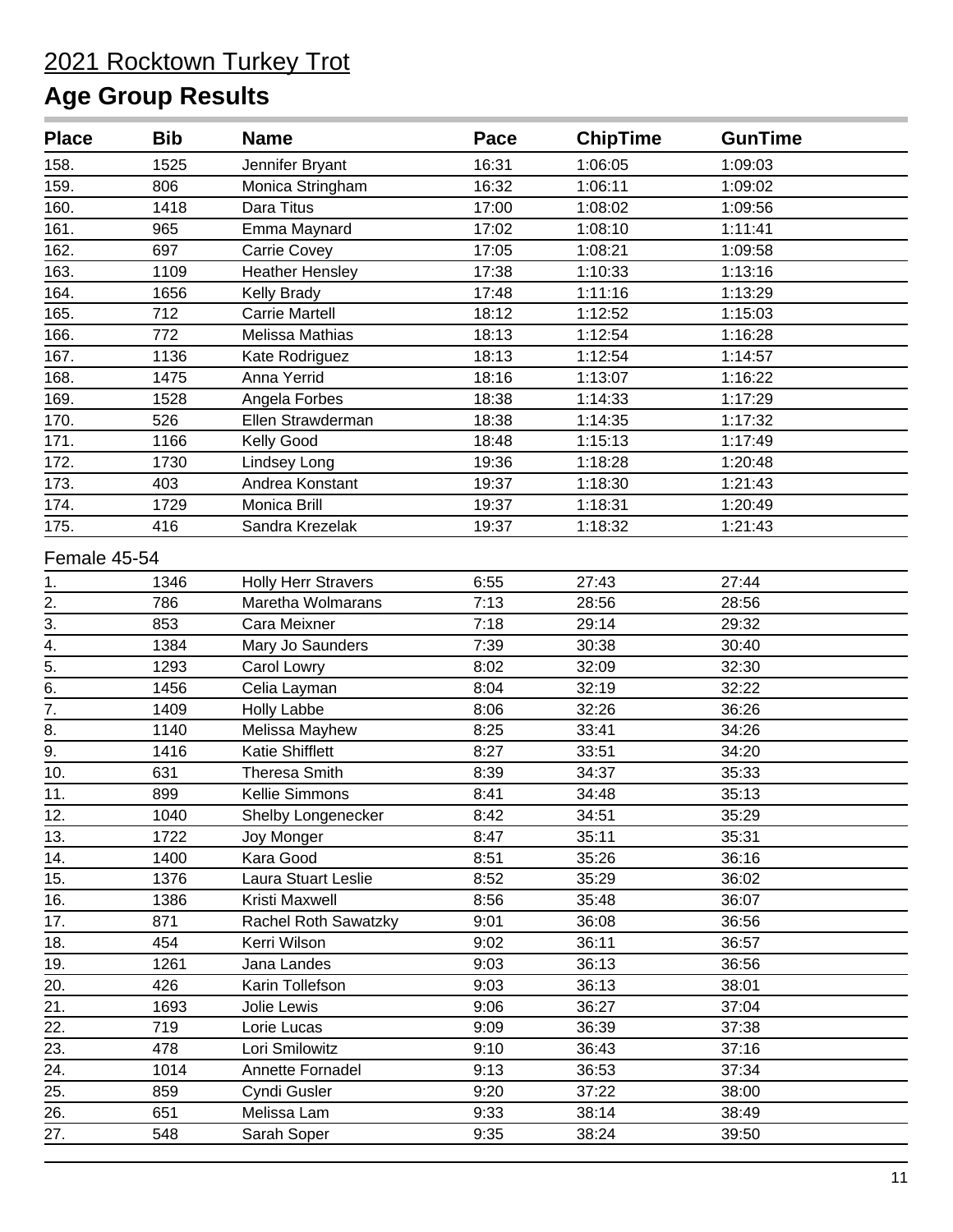| <b>Place</b>      | <b>Bib</b> | <b>Name</b>                   | Pace  | <b>ChipTime</b> | <b>GunTime</b> |  |
|-------------------|------------|-------------------------------|-------|-----------------|----------------|--|
| 28.               | 911        | Jenny Braun                   | 9:42  | 38:49           | 40:27          |  |
| 29.               | 639        | Carolyn Poirot                | 9:42  | 38:51           | 39:35          |  |
| 30.               | 1138       | Pamela Drooger                | 10:02 | 40:09           | 41:21          |  |
| 31.               | 1276       | Amanda Khochareuun            | 10:29 | 41:58           | 42:27          |  |
| 32.               | 1226       | <b>REAGAN Eshleman</b>        | 10:32 | 42:10           | 42:22          |  |
| 33.               | 1750       | carolyn miller                | 10:51 | 43:25           | 44:52          |  |
| 34.               | 532        | Michelle Showalter            | 10:52 | 43:31           | 45:12          |  |
| 35.               | 903        | Darla Turner                  | 10:56 | 43:45           | 46:32          |  |
| 36.               | 1218       | Dana Neff                     | 11:01 | 44:06           | 46:44          |  |
| 37.               | 1100       | Paula Stoltzfus               | 11:09 | 44:39           | 47:18          |  |
| 38.               | 621        | <b>Emily Lee</b>              | 11:25 | 45:43           | 48:48          |  |
| 39.               | 1581       | Monica Carlson                | 11:31 | 46:05           | 48:40          |  |
| 40.               | 599        | Jenny Gibson                  | 11:49 | 47:18           | 49:19          |  |
| 41.               | 438        | Kimberly Mahon                | 12:10 | 48:42           | 51:04          |  |
| 42.               | 905        | Angie Mccoy                   | 12:20 | 49:22           | 52:09          |  |
| 43.               | 1316       | Jennifer Kuk-Bonora           | 12:26 | 49:46           | 51:16          |  |
| 44.               | 1720       | Patrice Ludwig                | 12:49 | 51:17           | 52:53          |  |
| 45.               | 672        | Lisa O'Fallon                 | 12:55 | 51:43           | 53:48          |  |
| 46.               | 1639       | <b>Jill Yates</b>             | 13:05 | 52:24           | 54:00          |  |
| 47.               | 716        | Melissa May                   | 13:31 | 54:08           | 57:20          |  |
| 48.               | 584        | <b>Barbara Reisner</b>        | 13:38 | 54:34           | 56:44          |  |
| 49.               | 1263       | Sherri Robords                | 13:42 | 54:50           | 55:16          |  |
| 50.               | 501        | Valerie Blanton               | 13:44 | 54:59           | 58:00          |  |
| 51.               | 763        | Lori Butler                   | 14:06 | 56:27           | 58:53          |  |
| 52.               | 1587       | Connie Witthoeft              | 14:23 | 57:35           | 59:27          |  |
| 53.               | 1585       | Debra Warne                   | 14:23 | 57:35           | 59:27          |  |
| 54.               | 1221       | Michele Freeze                | 14:35 | 58:21           | 1:02:18        |  |
| 55.               | 988        | Rochelle Long                 | 14:38 | 58:36           | 1:02:00        |  |
| 56.               | 777        | Natasha Butler                | 15:00 | 1:00:02         | 1:02:21        |  |
| $\overline{57}$ . | 1517       | Kim Mitchell                  | 15:06 | 1:00:27         | 1:02:27        |  |
| 58.               | 694        | Louise Corbo                  | 15:27 | 1:01:51         | 1:04:10        |  |
| 59.               | 1077       | Veronica Vargas               | 15:39 | 1:02:39         | 1:05:47        |  |
| 60.               | 1252       | Stephanie Baller              | 15:54 | 1:03:40         | 1:06:22        |  |
| 61.               | 1341       | Alexis Babcock                | 15:55 | 1:03:41         | 1:06:21        |  |
| 62.               | 919        | Claire Lyons                  | 16:08 | 1:04:35         | 1:06:26        |  |
| 63.               | 910        | <b>Melody Mast</b>            | 16:09 | 1:04:38         | 1:07:00        |  |
| 64.               | 882        | Melissa Mast                  | 16:09 | 1:04:39         | 1:07:00        |  |
| 65.               | 1229       | <b>Steph Andrews</b>          | 16:10 | 1:04:43         | 1:06:36        |  |
| 66.               | 1094       | Julia Horn                    | 16:54 | 1:07:40         | 1:10:26        |  |
| 67.               | 1340       | Leslie Burkholder             | 16:55 | 1:07:42         | 1:10:27        |  |
| 68.               | 635        | Sara Zelenka                  | 16:57 | 1:07:49         | 1:09:39        |  |
| 69.               | 1494       | <b>Christal McNeil-Wright</b> | 17:35 | 1:10:24         | 1:14:16        |  |
| 70.               | 1004       | Trina Ziegler Wiley           | 18:10 | 1:12:43         | 1:15:45        |  |
| 71.               | 732        | <b>Brandi Coffman</b>         | 18:39 | 1:14:39         | 1:18:25        |  |
| 72.               | 1699       | <b>Cindy Nichols</b>          | 18:42 | 1:14:49         | 1:17:09        |  |
| 73.               | 1728       | Jennifer Nourse               | 19:37 | 1:18:31         | 1:20:48        |  |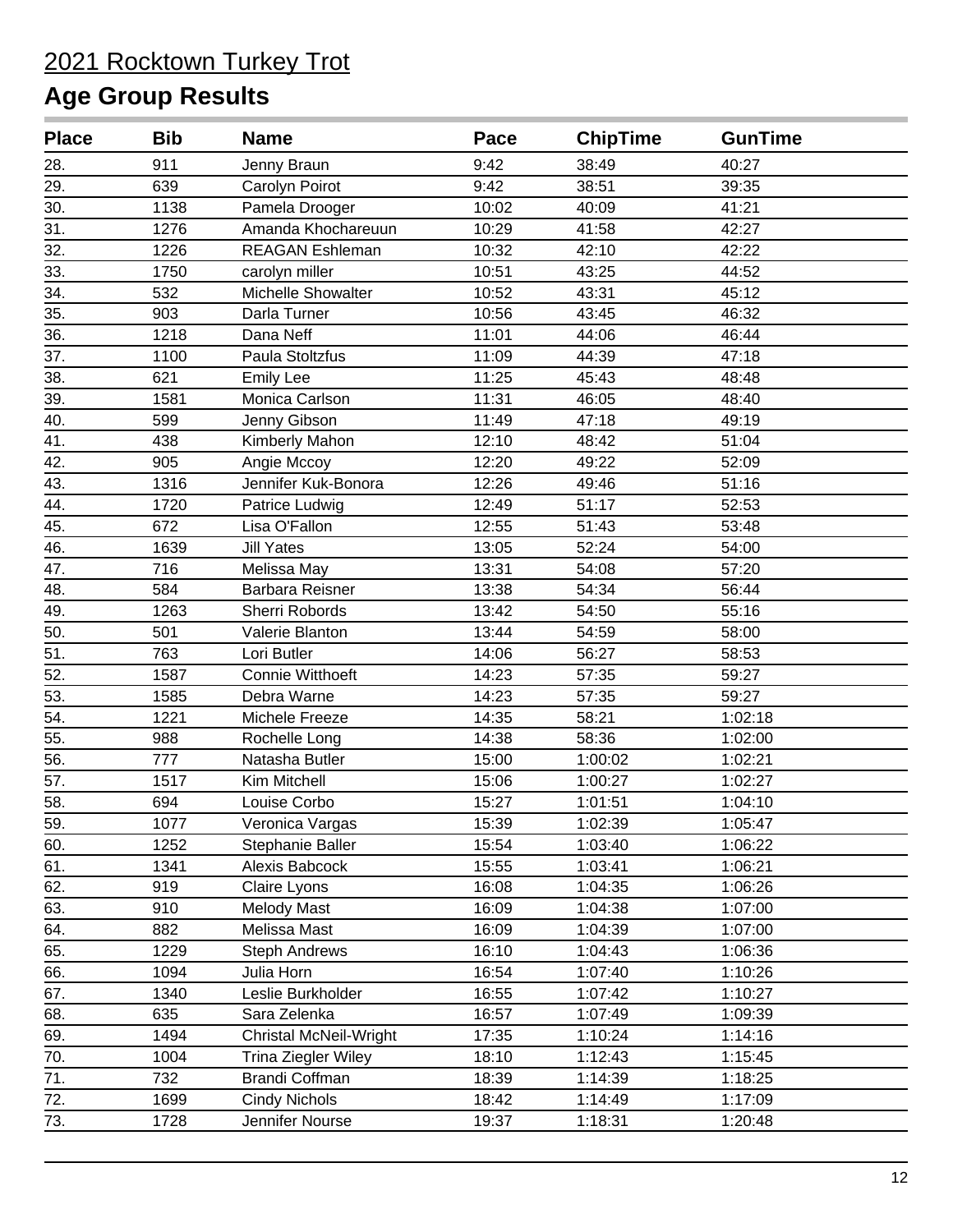| <b>Place</b>     | <b>Bib</b> | <b>Name</b>           | Pace  | <b>ChipTime</b> | <b>GunTime</b> |  |
|------------------|------------|-----------------------|-------|-----------------|----------------|--|
| Female 55-64     |            |                       |       |                 |                |  |
| 1.               | 1762       | <b>Beth Pease</b>     | 7:57  | 31:50           | 32:03          |  |
| 2.               | 1020       | Kathy Byers           | 8:20  | 33:22           | 33:52          |  |
| 3.               | 1211       | Phyllis Yoder         | 8:42  | 34:50           | 35:50          |  |
| 4.               | 456        | Anita Early           | 8:51  | 35:25           | 35:59          |  |
| $\overline{5}$ . | 921        | Millie Davis          | 8:51  | 35:26           | 36:14          |  |
| 6.               | 1331       | <b>Marcy Williams</b> | 9:17  | 37:10           | 37:34          |  |
| 7.               | 1439       | Pam Smith             | 9:28  | 37:55           | 39:49          |  |
| 8.               | 487        | RaMona Stahl          | 9:31  | 38:06           | 38:52          |  |
| 9.               | 489        | Mary Jo Heckman       | 9:31  | 38:08           | 38:51          |  |
| 10.              | 1785       | Jenn Sowers           | 9:46  | 39:07           | 40:24          |  |
| 11.              | 591        | Sue Klassen           | 9:55  | 39:44           | 41:00          |  |
| 12.              | 1208       | <b>Barb Gunden</b>    | 10:30 | 42:01           | 43:54          |  |
| 13.              | 1310       | Andrea Wenger         | 10:37 | 42:31           | 44:10          |  |
| 14.              | 997        | Amy Wilmerton         | 10:39 | 42:39           | 43:47          |  |
| 15.              | 1065       | Lynette Mast          | 10:45 | 43:02           | 43:37          |  |
| 16.              | 1349       | Sandra Quigg          | 10:59 | 43:57           | 45:08          |  |
| 17.              | 653        | <b>Judy Onestak</b>   | 11:03 | 44:16           | 45:17          |  |
| 18.              | 852        | <b>Shirley Shenk</b>  | 11:05 | 44:24           | 45:30          |  |
| 19.              | 1050       | Lisa Marye            | 11:06 | 44:26           | 46:40          |  |
| 20.              | 583        | Kathryn Morrow        | 12:28 | 49:55           | 52:37          |  |
| 21.              | 725        | Susan Delawder        | 12:39 | 50:38           | 53:26          |  |
| 22.              | 970        | Lois Wyatt            | 13:29 | 54:00           | 56:53          |  |
| 23.              | 708        | Julie Liskey          | 14:03 | 56:14           | 59:02          |  |
| 24.              | 1643       | <b>Becky Davis</b>    | 14:06 | 56:27           | 58:44          |  |
| 25.              | 1268       | <b>Cathy Soenksen</b> | 14:16 | 57:06           | 59:38          |  |
| 26.              | 830        | <b>Merribeth Neal</b> | 14:16 | 57:07           | 59:38          |  |
| 27.              | 693        | <b>Teresa Anders</b>  | 14:22 | 57:30           | 1:00:05        |  |
| 28.              | 1018       | Nancy Rubinic         | 14:41 | 58:48           | 1:00:16        |  |
| 29.              | 976        | Jayne Bromann         | 14:47 | 59:12           | 1:01:20        |  |
| 30.              | 1283       | <b>Tammy Cieri</b>    | 14:56 | 59:48           | 1:02:02        |  |
| 31.              | 662        | Sandra Stanley        | 15:13 | 1:00:56         | 1:03:34        |  |
| 32.              | 671        | Sandra Baxter         | 15:42 | 1:02:51         | 1:07:01        |  |
| 33.              | 445        | Sue Barber            | 15:56 | 1:03:48         | 1:05:38        |  |
| 34.              | 1216       | Katrina Spickler      | 15:57 | 1:03:51         | 1:07:03        |  |
| 35.              | 418        | Julia Wallace Carr    | 15:57 | 1:03:51         | 1:07:04        |  |
| 36.              | 1165       | Lorie Miller          | 15:57 | 1:03:51         | 1:07:04        |  |
| 37.              | 1676       | Joele Clar            | 16:07 | 1:04:32         | 1:07:40        |  |
| 38.              | 538        | Izzy Jones            | 16:34 | 1:06:20         | 1:09:51        |  |
| 39.              | 627        | Angie Kim             | 16:35 | 1:06:24         | 1:06:24        |  |
| 40.              | 1068       | Helen Moore           | 17:04 | 1:08:17         | 1:10:23        |  |
| 41.              | 560        | Sandy Warner          | 17:18 | 1:09:13         | 1:11:55        |  |
| 42.              | 1184       | Mary DeVier-Scott     | 17:19 | 1:09:20         | 1:13:00        |  |
| 43.              | 892        | Patty Long            | 17:48 | 1:11:15         | 1:14:51        |  |
| 44.              | 1516       | Vickie Coleman        | 18:10 | 1:12:41         | 1:14:47        |  |
| 45.              | 695        | Annette Conley        | 18:12 | 1:12:52         | 1:16:28        |  |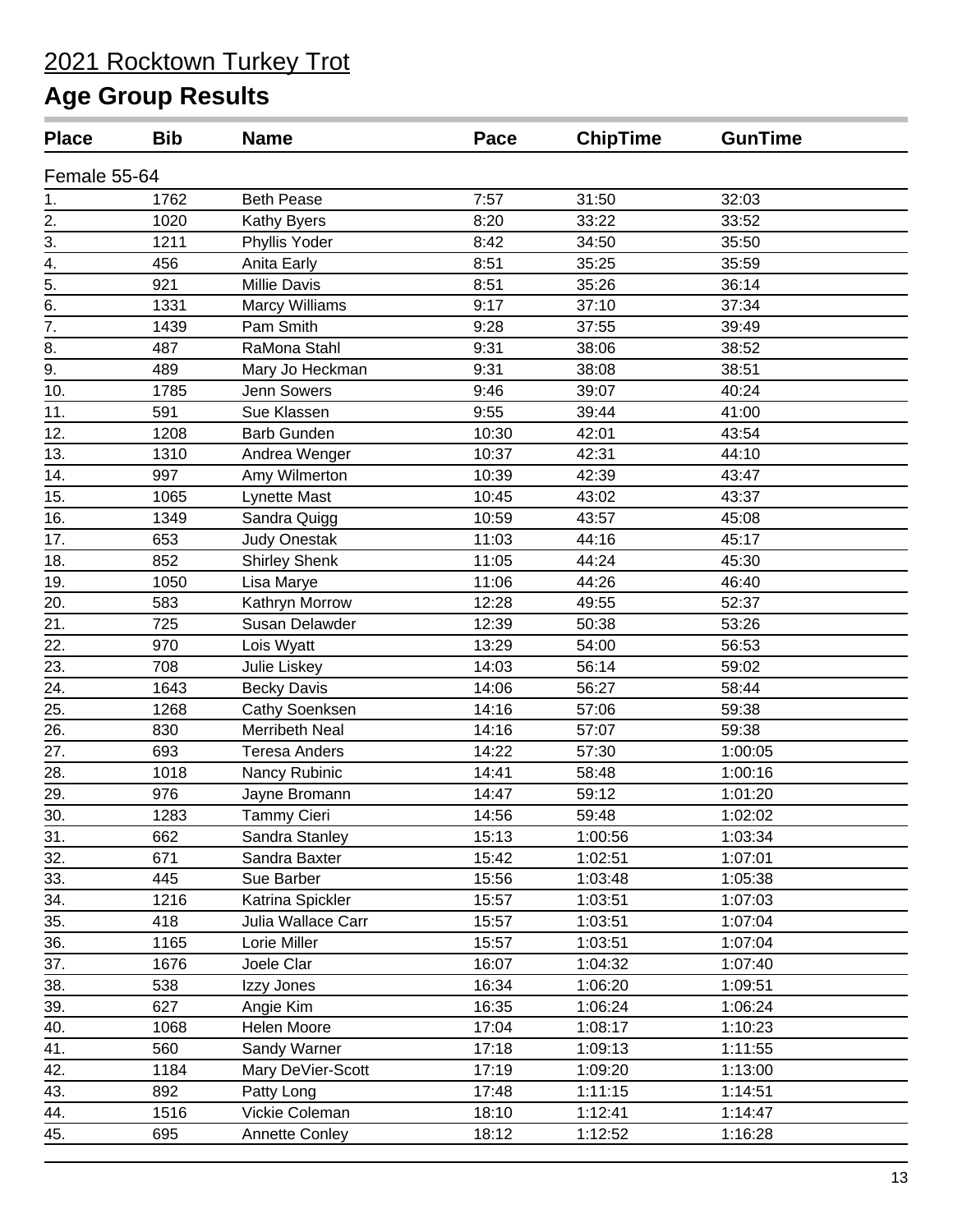| <b>Place</b>                                          | <b>Bib</b> | <b>Name</b>            | Pace  | <b>ChipTime</b> | <b>GunTime</b> |  |
|-------------------------------------------------------|------------|------------------------|-------|-----------------|----------------|--|
| 46.                                                   | 1343       | Jayne Miller           | 18:14 | 1:12:57         | 1:15:59        |  |
| 47.                                                   | 1476       | <b>Betty Hassler</b>   | 18:16 | 1:13:07         | 1:16:22        |  |
| Female 65+                                            |            |                        |       |                 |                |  |
| 1.                                                    | 572        | Julie Logan            | 8:28  | 33:53           | 34:15          |  |
|                                                       | 687        | Rosemary Kates         | 10:19 | 41:20           | 43:33          |  |
| $\frac{2}{3}$ .                                       | 602        | Maggie Kyger           | 10:33 | 42:16           | 43:48          |  |
| $\overline{4}$ .                                      | 1744       | Louise Hostetter       | 11:48 | 47:14           | 49:49          |  |
| $\overline{5}$ .                                      | 1246       | Ellen newman           | 13:54 | 55:37           | 58:47          |  |
| $\overline{6}$ .                                      | 1407       | Karen Sodikoff         | 13:56 | 55:46           | 57:44          |  |
| $\overline{7}$ .                                      | 1642       | Debra Thompson         | 14:06 | 56:27           | 58:43          |  |
| 8.                                                    | 779        | <b>Esther Nizer</b>    | 14:08 | 56:33           | 58:11          |  |
| $\overline{9}$ .                                      | 756        | Luz Lamas              | 14:27 | 57:51           | 1:02:08        |  |
| 10.                                                   | 1116       | Dawn Mueller           | 15:51 | 1:03:25         | 1:06:30        |  |
| 11.                                                   | 1428       | Lynne Harris           | 15:51 | 1:03:28         | 1:06:20        |  |
| 12.                                                   | 1622       | Karen McDonald         | 16:02 | 1:04:12         | 1:05:58        |  |
| 13.                                                   | 811        | Betty-Lou Mroz         | 16:29 | 1:05:58         | 1:08:50        |  |
| 14.                                                   | 724        | <b>Holly Haney</b>     | 16:41 | 1:06:48         | 1:09:47        |  |
| 15.                                                   | 1084       | <b>Beverly McGowan</b> | 17:20 | 1:09:22         | 1:13:02        |  |
| 16.                                                   | 1290       | <b>Barbara Moll</b>    | 17:24 | 1:09:40         | 1:12:42        |  |
| 17.                                                   | 1008       | Clara Ziegler          | 18:12 | 1:12:50         | 1:15:54        |  |
| 18.                                                   | 1168       | Judy Neumann           | 18:47 | 1:15:12         | 1:17:49        |  |
| 19.                                                   | 1185       | Joy Coakley            | 19:05 | 1:16:23         | 1:19:21        |  |
| 20.                                                   | 401        | Eve Stavros            | 19:37 | 1:18:29         | 1:21:41        |  |
| Male 12 & Under                                       |            |                        |       |                 |                |  |
|                                                       | 837        | Ethan Jenkins          | 5:55  | 23:41           | 23:41          |  |
|                                                       | 1421       | Lee Souder             | 6:24  | 25:39           | 25:41          |  |
| $\frac{1}{2}$ .<br>$\frac{2}{3}$ .<br>$\frac{3}{4}$ . | 552        | <b>Elliot Norment</b>  | 7:01  | 28:05           | 28:09          |  |
|                                                       | 566        | <b>Asher Domingus</b>  | 7:11  | 28:48           | 28:51          |  |
| $\overline{5}$ .                                      | 761        | Noah Weniger           | 7:12  | 28:50           | 29:21          |  |
| 6.                                                    | 825        | <b>Palmer Frazier</b>  | 7:23  | 29:34           | 29:38          |  |
| 7.                                                    | 1401       | Isaac Good             | 7:25  | 29:42           | 29:59          |  |
| 8.                                                    | 835        | <b>Carter Jenkins</b>  | 7:27  | 29:49           | 30:24          |  |
| 9.                                                    | 935        | <b>Phoenix Detrick</b> | 7:27  | 29:52           | 30:01          |  |
| 10.                                                   | 1099       | Benjamin Carlson       | 7:36  | 30:26           | 32:48          |  |
| 11.                                                   | 1135       | James Hewitt           | 7:43  | 30:54           | 31:05          |  |
| 12.                                                   | 1353       | Max Fletcher           | 7:46  | 31:07           | 31:45          |  |
| 13.                                                   | 553        | Jonas Norment          | 8:01  | 32:05           | 32:10          |  |
| 14.                                                   | 1594       | Colby Morgan           | 8:03  | 32:16           | 32:34          |  |
| 15.                                                   | 443        | Eli Fox                | 8:04  | 32:17           | 33:41          |  |
| 16.                                                   | 1652       | Andrew Garber          | 8:12  | 32:49           | 33:01          |  |
| 17.                                                   | 1402       | Silas Good             | 8:14  | 32:59           | 33:49          |  |
| 18.                                                   | 766        | Ben Yoder              | 8:21  | 33:25           | 34:38          |  |
| 19.                                                   | 1207       | cole simpkins          | 8:29  | 34:00           | 34:39          |  |
| 20.                                                   | 883        | Mikayden Mast          | 8:50  | 35:23           | 35:46          |  |
| 21.                                                   | 818        | Julian Ballew          | 8:54  | 35:39           | 38:03          |  |
| 22.                                                   | 1371       | <b>Gavin Showalter</b> | 9:03  | 36:13           | 37:29          |  |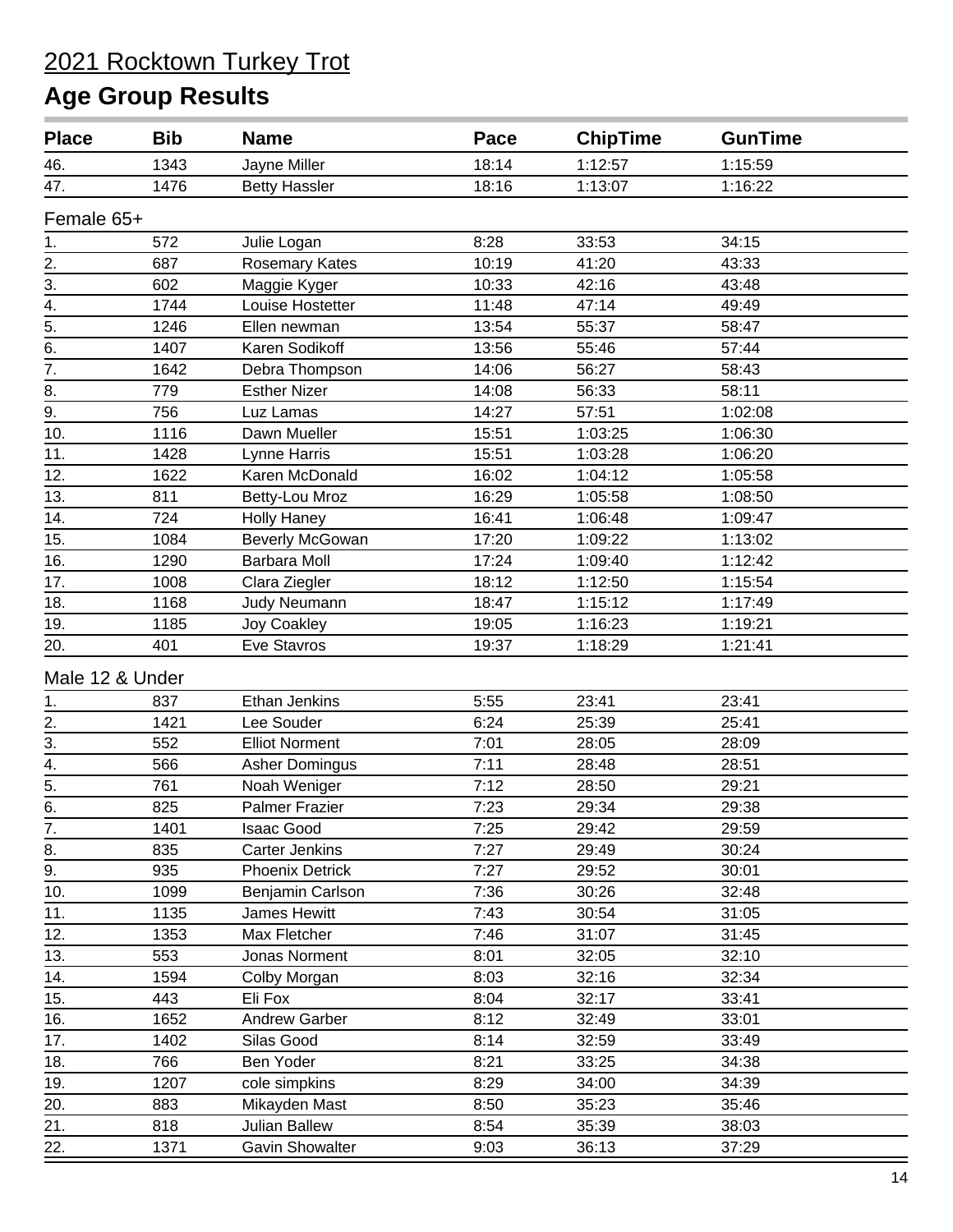| <b>Place</b> | <b>Bib</b> | <b>Name</b>              | <b>Pace</b> | <b>ChipTime</b> | <b>GunTime</b> |  |
|--------------|------------|--------------------------|-------------|-----------------|----------------|--|
| 23.          | 751        | Nicholas Bunn            | 9:08        | 36:36           | 36:50          |  |
| 24.          | 874        | <b>Brian Belyea</b>      | 9:10        | 36:42           | 38:26          |  |
| 25.          | 1668       | <b>Graham Weaver</b>     | 9:13        | 36:54           | 39:50          |  |
| 26.          | 597        | <b>Griffin Walsh</b>     | 9:29        | 37:57           | 38:29          |  |
| 27.          | 1775       | <b>Travis Lawson</b>     | 9:29        | 37:59           | 39:09          |  |
| 28.          | 1579       | Cole Herr                | 9:30        | 38:01           | 39:11          |  |
| 29.          | 550        | Nathaniel Soper          | 9:34        | 38:17           | 39:43          |  |
| 30.          | 807        | Vaughan Stringham        | 9:34        | 38:18           | 38:29          |  |
| 31.          | 1107       | Felix Reid               | 9:36        | 38:26           | 41:19          |  |
| 32.          | 439        | Sean Mahon               | 9:49        | 39:17           | 40:21          |  |
| 33.          | 819        | Nicholas Ballew          | 9:50        | 39:22           | 41:46          |  |
| 34.          | 1654       | Donnie Brady             | 9:53        | 39:35           | 40:54          |  |
| 35.          | 714        | <b>Nate Little</b>       | 9:53        | 39:36           | 40:55          |  |
| 36.          | 1372       | <b>Bryson Showalter</b>  | 10:10       | 40:44           | 41:59          |  |
| 37.          | 930        | <b>Colton Moll</b>       | 10:14       | 40:57           | 45:53          |  |
| 38.          | 1616       | <b>Russell Bosek</b>     | 10:19       | 41:17           | 42:27          |  |
| 39.          | 808        | Wesley Stringham         | 10:21       | 41:28           | 43:04          |  |
| 40.          | 877        | Daniel Crew Belyea       | 10:25       | 41:41           | 43:26          |  |
| 41.          | 967        | George Rowland           | 10:32       | 42:11           | 42:28          |  |
| 42.          | 1688       | <b>Bryson Long</b>       | 10:36       | 42:28           | 44:12          |  |
| 43.          | 897        | <b>Brady Gibson</b>      | 10:36       | 42:28           | 43:51          |  |
| 44.          | 632        | <b>Brandon Smith</b>     | 10:42       | 42:49           | 43:44          |  |
| 45.          | 1318       | Andrew Bonora            | 11:09       | 44:39           | 46:09          |  |
| 46.          | 420        | Alexander Taylor         | 11:10       | 44:43           | 46:24          |  |
| 47.          | 568        | Jonah Domingus           | 11:10       | 44:44           | 45:37          |  |
| 48.          | 570        | Theo Domingus            | 11:12       | 44:49           | 45:42          |  |
| 49.          | 1317       | John Bonora              | 11:12       | 44:50           | 46:19          |  |
| 50.          | 842        | Aiden Trissel            | 11:32       | 46:10           | 47:09          |  |
| 51.          | 1411       | Elijah Cole              | 12:17       | 49:09           | 49:23          |  |
| 52.          | 1434       | Ashby Woodard            | 12:28       | 49:55           | 51:35          |  |
| 53.          | 1571       | Jeremiah Fox             | 12:32       | 50:12           | 50:12          |  |
| 54.          | 711        | Samuel Loveless          | 12:33       | 50:14           | 50:14          |  |
| 55.          | 709        | <b>Wyatt Shaffner</b>    | 12:35       | 50:23           | 50:24          |  |
| 56.          | 556        | <b>Titus Harris</b>      | 12:40       | 50:44           | 52:34          |  |
| 57.          | 1732       | Peter Czajkowski         | 12:58       | 51:54           | 54:18          |  |
| 58.          | 1733       | Alexander Czajkowski     | 12:58       | 51:55           | 54:18          |  |
| 59.          | 1779       | <b>Sterling Banks</b>    | 15:44       | 1:02:58         | 1:04:59        |  |
| 60.          | 809        | Garret Stringham         | 16:20       | 1:05:24         | 1:08:15        |  |
| 61.          | 1742       | <b>Gabriel Sodikoff</b>  | 16:25       | 1:05:43         | 1:07:38        |  |
| 62.          | 698        | <b>Wyatt Covey</b>       | 17:04       | 1:08:20         | 1:09:58        |  |
| 63.          | 1655       | Calvin Brady             | 17:50       | 1:11:22         | 1:13:35        |  |
| Male 13-17   |            |                          |             |                 |                |  |
| 1.           | 1036       | Liam Wightman            | 5:43        | 22:56           | 22:56          |  |
| 2.           | 1176       | Jack Parlee              | 5:45        | 23:02           | 23:02          |  |
| 3.           | 1648       | Luke Nelson              | 5:52        | 23:31           | 23:31          |  |
| 4.           | 1121       | <b>Christian Souders</b> | 5:54        | 23:38           | 23:38          |  |
|              |            |                          |             |                 |                |  |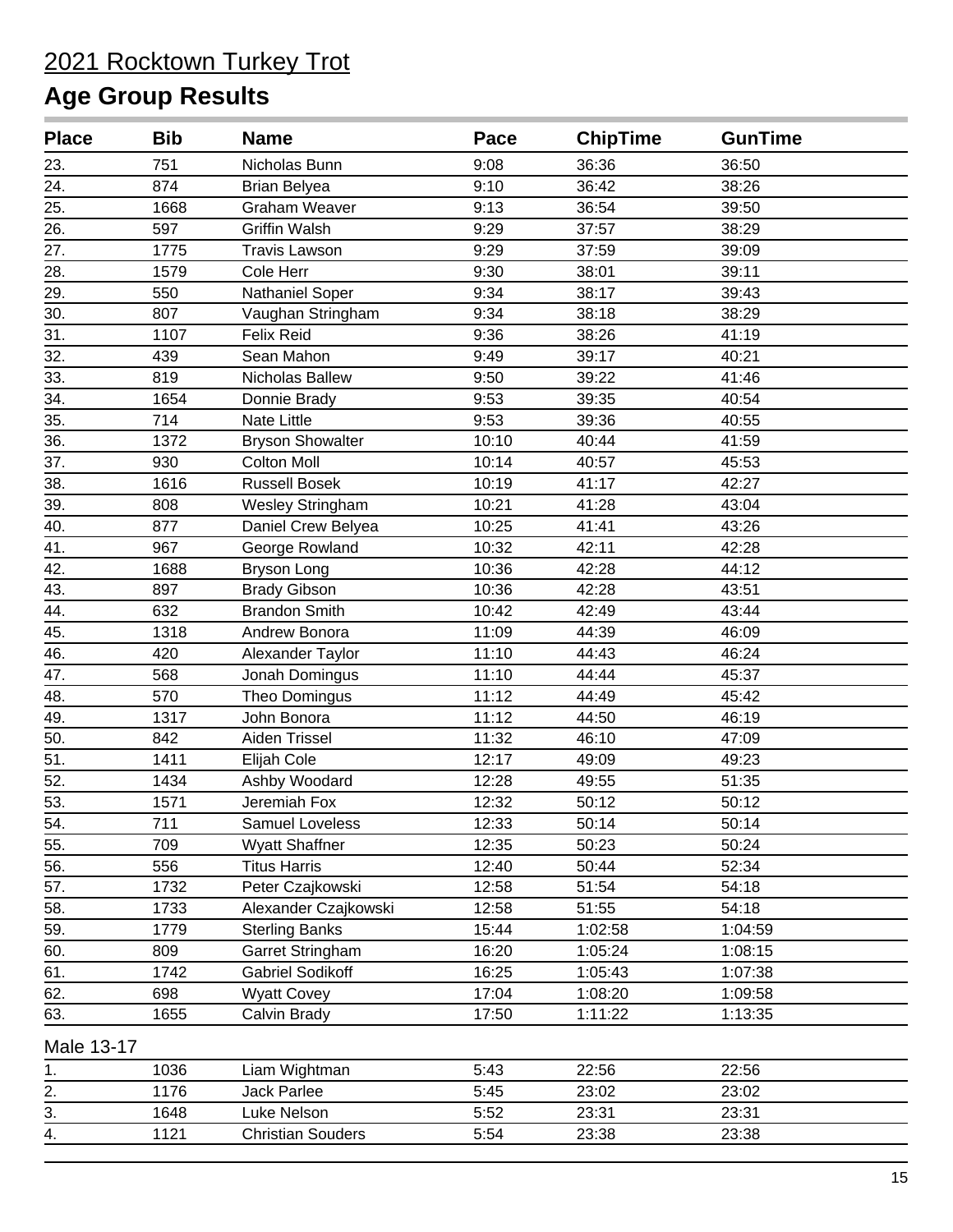| <b>Place</b>     | <b>Bib</b> | <b>Name</b>              | Pace  | <b>ChipTime</b> | <b>GunTime</b> |  |
|------------------|------------|--------------------------|-------|-----------------|----------------|--|
| 5.               | 1382       | <b>Tyler Miller</b>      | 5:57  | 23:51           | 23:51          |  |
| 6.               | 1142       | <b>Miles Mayhew</b>      | 5:58  | 23:53           | 23:53          |  |
| $\overline{7}$ . | 1174       | Hudson Pate              | 6:09  | 24:37           | 24:37          |  |
| 8.               | 1177       | <b>Will Parlee</b>       | 6:10  | 24:44           | 24:44          |  |
| $\overline{9}$ . | 1377       | Nate Leslie              | 6:12  | 24:51           | 25:12          |  |
| 10.              | 586        | Owen Tompkins            | 6:18  | 25:13           | 25:14          |  |
| 11.              | 1593       | Aiden Morgan             | 6:21  | 25:28           | 25:28          |  |
| 12.              | 1714       | Calvin Hulleman          | 6:25  | 25:42           | 25:44          |  |
| 13.              | 749        | Nathaniel Bunn           | 6:30  | 26:04           | 26:06          |  |
| 14.              | 1118       | Noah Gray                | 6:31  | 26:07           | 26:07          |  |
| 15.              | 1049       | <b>Riley Brabson</b>     | 6:35  | 26:21           | 26:32          |  |
| 16.              | 913        | Evan Braun               | 6:44  | 27:00           | 27:03          |  |
| 17.              | 1490       | Trevor Inouye            | 6:45  | 27:02           | 27:03          |  |
| 18.              | 1598       | <b>Dylan Burnette</b>    | 6:53  | 27:33           | 27:41          |  |
| 19.              | 1147       | Owen Willard             | 7:02  | 28:12           | 28:29          |  |
| 20.              | 880        | <b>Micah Mast</b>        | 7:02  | 28:12           | 28:34          |  |
| 21.              | 1589       | Isaiah Howdyshell        | 7:10  | 28:41           | 28:50          |  |
| 22.              | 855        | <b>Christian Meixner</b> | 7:16  | 29:06           | 29:25          |  |
| 23.              | 841        | Steve Kim                | 7:24  | 29:39           | 30:02          |  |
| 24.              | 524        | Caleb Zook               | 7:24  | 29:40           | 29:45          |  |
| 25.              | 1277       | Ty Khochareun            | 7:38  | 30:35           | 31:01          |  |
| 26.              | 929        | <b>Tristan Moll</b>      | 7:40  | 30:43           | 30:46          |  |
| 27.              | 634        | Marshall Smith           | 7:51  | 31:25           | 31:55          |  |
| 28.              | 739        | Roe Skaflen              | 7:51  | 31:26           | 34:20          |  |
| 29.              | 704        | <b>Brad Moseley</b>      | 7:54  | 31:38           | 32:03          |  |
| 30.              | 645        | Evan Kulp                | 8:04  | 32:20           | 33:05          |  |
| 31.              | 881        | Ignacio Barona           | 8:28  | 33:54           | 34:16          |  |
| 32.              | 1502       | Aiden Dumas              | 8:29  | 34:00           | 35:24          |  |
| 33.              | 879        | <b>Matthew Mast</b>      | 8:39  | 34:40           | 35:02          |  |
| 34.              | 1702       | <b>Jacob Nichols</b>     | 8:42  | 34:51           | 37:17          |  |
| 35.              | 646        | Greg Kulp                | 9:16  | 37:05           | 37:50          |  |
| 36.              | 1682       | Atilla Cavusoglu Yalcin  | 9:45  | 39:02           | 39:31          |  |
| 37.              | 1262       | Cooper Landes            | 10:04 | 40:17           | 41:00          |  |
| 38.              | 1776       | Nolan Henry              | 10:53 | 43:33           | 44:43          |  |
| 39.              | 1681       | Can Cavusoglu Yalcin     | 11:10 | 44:41           | 45:11          |  |
| 40.              | 523        | Levi Zook                | 11:31 | 46:08           | 46:08          |  |
| 41.              | 699        | Kaleb Barb               | 12:17 | 49:10           | 52:00          |  |
| 42.              | 1531       | Anthony Davenport        | 12:52 | 51:30           | 52:04          |  |
| 43.              | 717        | Caleb May                | 13:30 | 54:03           | 57:16          |  |
| 44.              | 1667       | Gavin Thompson           | 13:52 | 55:31           | 58:27          |  |
| 45.              | 1062       | <b>Emmet Yoder</b>       | 14:15 | 57:01           | 58:34          |  |
| 46.              | 1051       | Logan Brabson            | 14:16 | 57:08           | 57:41          |  |
| 47.              | 1148       | <b>Garrett Willard</b>   | 14:26 | 57:45           | 1:00:58        |  |
| 48.              | 989        | <b>Ben Seifert</b>       | 14:39 | 58:37           | 1:01:59        |  |
| 49.              | 1623       | <b>Tylen Brustus</b>     | 15:37 | 1:02:32         | 1:04:18        |  |
| 50.              | 1455       | <b>Isaiah Sites</b>      | 16:18 | 1:05:13         | 1:08:36        |  |
| 51.              | 1777       | Gio Portillo             | 16:21 | 1:05:27         | 1:08:50        |  |
|                  |            |                          |       |                 |                |  |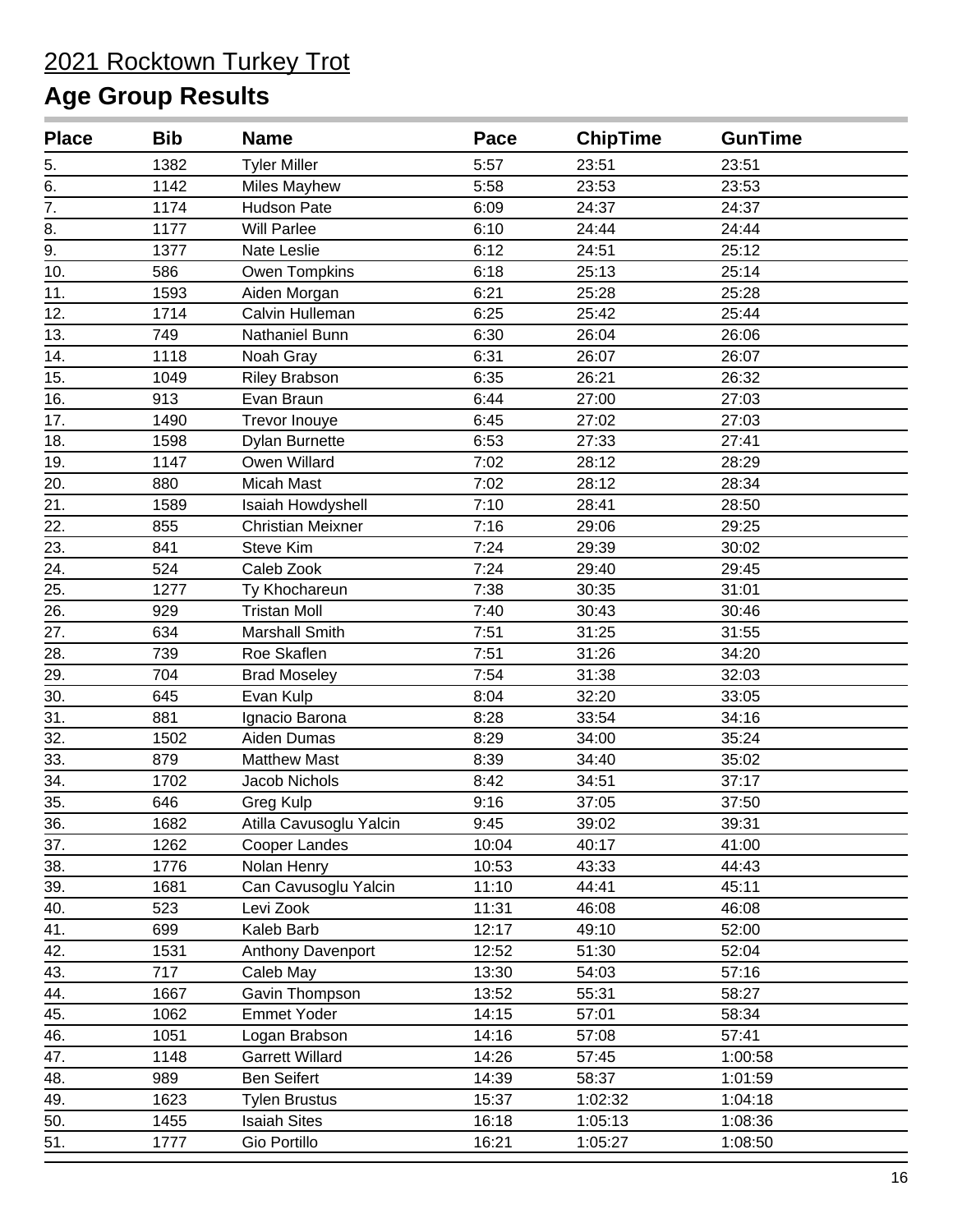| <b>Place</b>     | <b>Bib</b> | <b>Name</b>             | Pace  | <b>ChipTime</b> | <b>GunTime</b> |
|------------------|------------|-------------------------|-------|-----------------|----------------|
| Male 18-24       |            |                         |       |                 |                |
| 1.               | 1590       | Andrew Caruana          | 5:27  | 21:50           | 21:50          |
| 2.               | 1043       | Collin Longenecker      | 6:16  | 25:05           | 25:41          |
| 3.               | 1197       | Elijah Drooger          | 6:43  | 26:54           | 27:18          |
| 4.               | 1044       | Taylor Longenecker      | 7:06  | 28:27           | 29:03          |
| 5.               | 1042       | Caleb Oesch             | 7:11  | 28:46           | 29:23          |
| 6.               | 904        | Jesse Layne             | 7:40  | 30:42           | 30:52          |
| $\overline{7}$ . | 1286       | Nelson Alleyne          | 7:45  | 31:03           | 31:31          |
| 8.               | 1489       | Stanley Inouye          | 7:58  | 31:56           | 32:32          |
| 9.               | 1698       | <b>Isaiah Hartzler</b>  | 8:02  | 32:12           | 32:12          |
| 10.              | 923        | Jake Boychenko          | 8:05  | 32:23           | 33:12          |
| 11.              | 908        | Juancho Fuentes-Fuentes | 8:08  | 32:33           | 32:40          |
| 12.              | 995        | Mackeni Shaffner        | 8:10  | 32:42           | 32:56          |
| 13.              | 1692       | Mark Pekun              | 8:15  | 33:04           | 33:10          |
| 14.              | 1769       | Luke Wheeler            | 8:18  | 33:13           | 33:28          |
| 15.              | 1383       | Kyle Albertson          | 8:31  | 34:07           | 34:31          |
| 16.              | 1634       | <b>Grant Lowery</b>     | 8:33  | 34:16           | 35:20          |
| 17.              | 943        | Mark Vakarchuk          | 8:47  | 35:11           | 35:18          |
| 18.              | 947        | Phillip Zubov           | 8:48  | 35:15           | 36:04          |
| 19.              | 1034       | <b>Peter Stauffer</b>   | 8:49  | 35:19           | 35:25          |
| 20.              | 907        | Jorge Fuentes-Fuentes   | 9:04  | 36:20           | 36:26          |
| 21.              | 1295       | Austin Wampole          | 10:06 | 40:28           | 41:09          |
| 22.              | 1225       | Justin Uglow            | 10:42 | 42:52           | 43:32          |
| 23.              | 1755       | daniel mccoulough       | 10:43 | 42:53           | 44:22          |
| 24.              | 1753       | ezra miller             | 12:05 | 48:23           | 49:50          |
| 25.              | 1510       | Mario Hern√°ndez        | 12:11 | 48:45           | 49:20          |
| 26.              | 1302       | Nathan Hearne           | 12:34 | 50:18           | 52:01          |
| 27.              | 1508       | <b>Bryce Tarman</b>     | 12:40 | 50:42           | 53:58          |
| 28.              | 728        | <b>Jared Morris</b>     | 13:08 | 52:34           | 55:25          |
| 29.              | 1005       | <b>Grant Wiley</b>      | 13:12 | 52:49           | 55:51          |
| 30.              | 1007       | Noah Wiley              | 13:12 | 52:49           | 55:51          |
| 31.              | 1450       | <b>Matthew Nichols</b>  | 13:21 | 53:26           | 55:53          |
| 32.              | 1761       | <b>Brian Albertson</b>  | 13:30 | 54:02           | 56:02          |
| 33.              | 1222       | <b>Tyce McNair</b>      | 14:33 | 58:15           | 1:02:14        |
| 34.              | 422        | Allan Dane Beers        | 14:33 | 58:16           | 59:57          |
| 35.              | 1128       | Kyle Bennett            | 14:41 | 58:48           | 1:01:50        |
| 36.              | 495        | Zack Blanton            | 15:16 | 1:01:07         | 1:04:15        |
| 37.              | 496        | <b>Mitchell Propst</b>  | 15:18 | 1:01:14         | 1:04:21        |
| 38.              | 622        | William Gu              | 15:49 | 1:03:18         | 1:06:23        |
| 39.              | 1495       | Jeremiah Wright         | 16:55 | 1:07:43         | 1:11:35        |
| 40.              | 562        | Jonathan Warner         | 17:17 | 1:09:10         | 1:11:54        |
| Male 25-34       |            |                         |       |                 |                |
| 1.               | 571        | Andy Goodstein          | 5:14  | 20:59           | 20:59          |
| 2.               | 869        | Nicholas Guendel        | 5:36  | 22:27           | 22:28          |
| $\overline{3}$ . | 1170       | Jonathan Layman         | 6:03  | 24:13           | 24:13          |
| 4.               | 1727       | Cole Christiansen       | 6:06  | 24:27           | 24:36          |
|                  |            |                         |       |                 |                |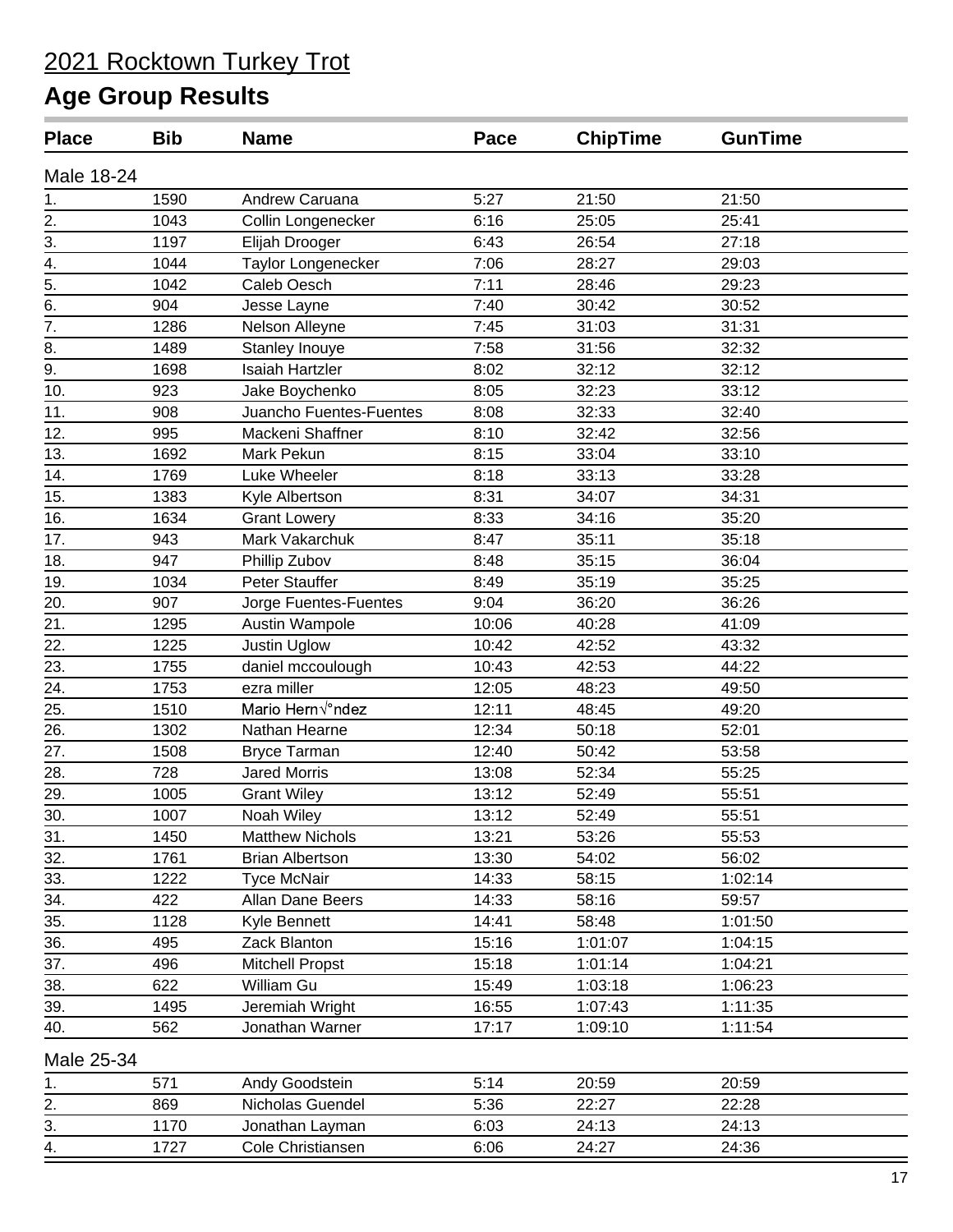| <b>Place</b>     | <b>Bib</b> | <b>Name</b>                | <b>Pace</b> | <b>ChipTime</b> | <b>GunTime</b> |  |
|------------------|------------|----------------------------|-------------|-----------------|----------------|--|
| 5.               | 1267       | william canter             | 6:09        | 24:38           | 24:42          |  |
| 6.               | 820        | Pieter Tramper             | 6:10        | 24:44           | 24:56          |  |
| $\overline{7}$ . | 1505       | Nathan Peters              | 6:17        | 25:10           | 25:20          |  |
| 8.               | 1513       | <b>Stephan Peters</b>      | 6:18        | 25:13           | 25:24          |  |
| 9.               | 833        | <b>Walter Canter</b>       | 6:20        | 25:24           | 25:29          |  |
| 10.              | 1202       | <b>Matthew Dean</b>        | 6:23        | 25:33           | 25:37          |  |
| 11.              | 1288       | Zach Sauder                | 6:25        | 25:43           | 25:48          |  |
| 12.              | 1319       | Sam St Ours                | 6:36        | 26:26           | 26:37          |  |
| 13.              | 916        | Seth Rose                  | 6:38        | 26:34           | 26:40          |  |
| 14.              | 1227       | Nicolas Boshart            | 6:39        | 26:37           | 26:49          |  |
| 15.              | 1124       | Nevin Heckman              | 6:40        | 26:42           | 26:45          |  |
| 16.              | 1248       | <b>Bruce Martin</b>        | 7:04        | 28:17           | 28:44          |  |
| 17.              | 1180       | Sean Britt                 | 7:04        | 28:18           | 28:20          |  |
| 18.              | 1396       | <b>Andrew Frank</b>        | 7:07        | 28:30           | 28:43          |  |
| 19.              | 1675       | Alan Moore                 | 7:08        | 28:35           | 28:42          |  |
| 20.              | 406        | Mattias Clymer             | 7:10        | 28:44           | 35:36          |  |
| 21.              | 594        | Jonas Zimmermann           | 7:13        | 28:54           | 29:50          |  |
| 22.              | 410        | Nathan Saxman              | 7:19        | 29:19           | 29:40          |  |
| 23.              | 535        | Logan Bricker              | 7:21        | 29:25           | 30:27          |  |
| 24.              | 1768       | Joel Wheeler               | 7:26        | 29:46           | 30:01          |  |
| 25.              | 901        | John Unger                 | 7:32        | 30:10           | 30:59          |  |
| 26.              | 1431       | <b>Wesley Dean</b>         | 7:32        | 30:12           | 33:29          |  |
| 27.              | 1606       | Richard Capuano            | 7:34        | 30:18           | 30:31          |  |
| 28.              | 450        | Tim Hemingway              | 7:34        | 30:19           | 30:46          |  |
| 29.              | 941        | <b>Samuel Davis</b>        | 7:34        | 30:20           | 30:34          |  |
| 30.              | 509        | Stephen Howard             | 7:40        | 30:44           | 31:02          |  |
| 31.              | 945        | Kyle Rothemich             | 7:44        | 30:59           | 31:24          |  |
| 32.              | 459        | Logan Kreider              | 7:55        | 31:42           | 32:11          |  |
| 33.              | 752        | RJ Lucas                   | 8:05        | 32:24           | 32:43          |  |
| 34.              | 1115       | Sherman Showalter          | 8:25        | 33:42           | 34:08          |  |
| 35.              | 1735       | Berkley Buchanan           | 8:29        | 33:59           | 34:53          |  |
| 36.              | 937        | Ryan Nixon                 | 8:31        | 34:08           | 35:09          |  |
| 37.              | 1330       | Dylan Goodman              | 8:38        | 34:33           | 34:57          |  |
| 38.              | 432        | heath knott                | 8:39        | 34:38           | 36:07          |  |
| 39.              | 1721       | <b>JEREMIAH BRINKLEY</b>   | 8:43        | 34:54           | 35:05          |  |
| 40.              | 987        | <b>Isaac Rohrer</b>        | 8:55        | 35:41           | 36:36          |  |
| 41.              | 1123       | Seth Newman                | 9:01        | 36:07           | 36:48          |  |
| 42.              | 610        | Jason Klinedinst           | 9:02        | 36:10           | 36:31          |  |
| 43.              | 1576       | Samuel Meyers              | 9:06        | 36:28           | 38:17          |  |
| 44.              | 462        | <b>Chad Haimowitz</b>      | 9:07        | 36:30           | 36:46          |  |
| 45.              | 992        | <b>Trevor Oyer</b>         | 9:07        | 36:32           | 37:18          |  |
| 46.              | 686        | Jacob Russell              | 9:08        | 36:35           | 37:25          |  |
| 47.              | 865        | Jacob Scott                | 9:09        | 36:40           | 37:28          |  |
| 48.              | 1465       | <b>Steven Smith</b>        | 9:11        | 36:48           | 38:42          |  |
| 49.              | 1749       | <b>Edward Ashton Pease</b> | 9:11        | 36:48           | 38:42          |  |
| 50.              | 1378       | James Weaver               | 9:23        | 37:35           | 40:30          |  |
| 51.              | 1272       | Joseph Hadley              | 9:29        | 37:57           | 39:21          |  |
|                  |            |                            |             |                 |                |  |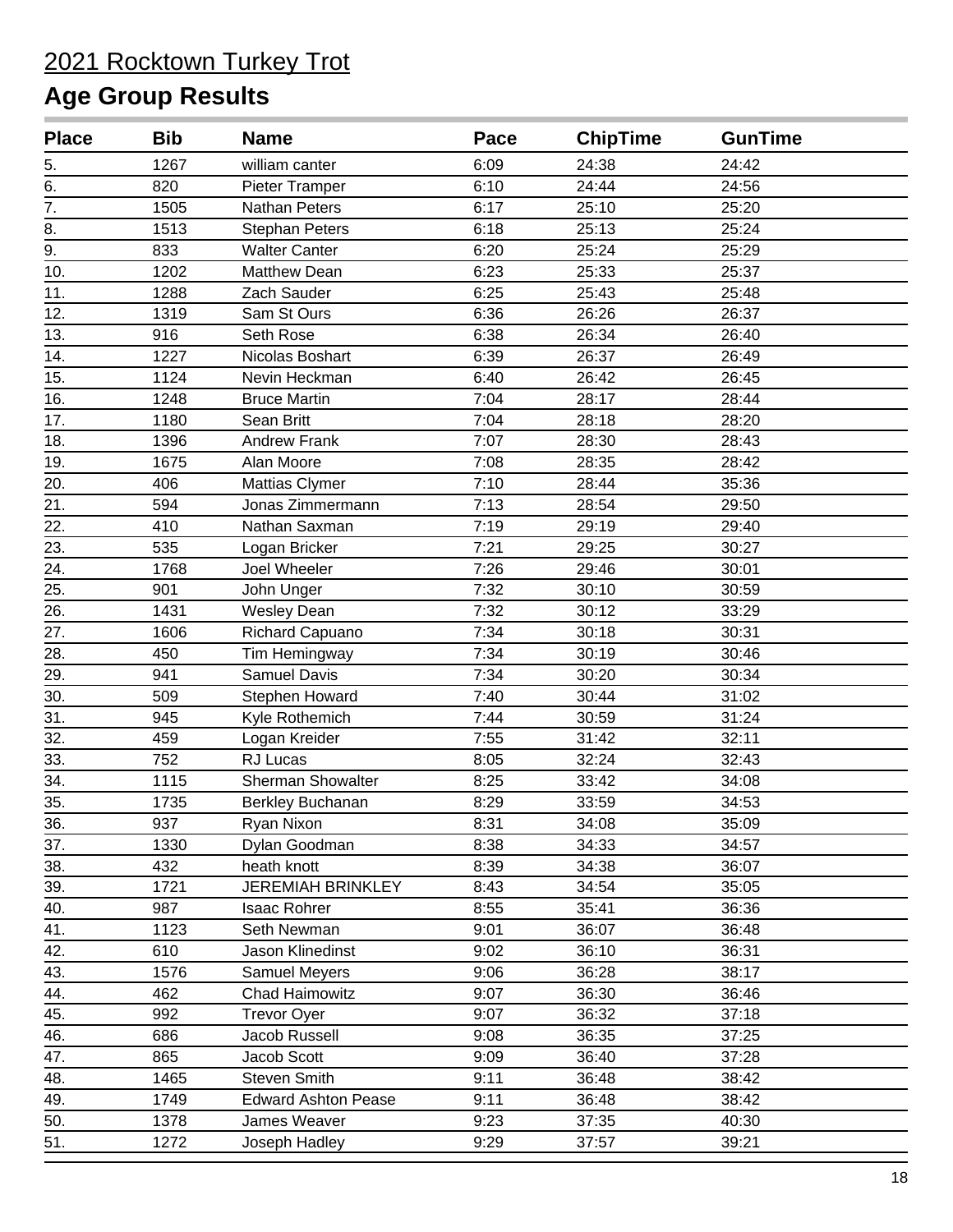| <b>Place</b> | <b>Bib</b> | <b>Name</b>             | Pace  | <b>ChipTime</b> | <b>GunTime</b> |  |
|--------------|------------|-------------------------|-------|-----------------|----------------|--|
| 52.          | 770        | Eric DuVon              | 9:40  | 38:44           | 39:31          |  |
| 53.          | 1786       | <b>Clay Sowers</b>      | 9:46  | 39:07           | 40:24          |  |
| 54.          | 1324       | <b>Chuck Deviers</b>    | 9:54  | 39:39           | 41:13          |  |
| 55.          | 1641       | Rasheed Kier            | 9:54  | 39:39           | 42:55          |  |
| 56.          | 540        | Mani Guzman             | 10:02 | 40:10           | 43:40          |  |
| 57.          | 665        | Joshua Burke            | 10:06 | 40:25           | 41:40          |  |
| 58.          | 1024       | Wyatt Fagan             | 10:06 | 40:27           | 41:51          |  |
| 59.          | 648        | Marc Lonett             | 10:14 | 40:57           | 42:09          |  |
| 60.          | 792        | Cody Troyer             | 10:14 | 40:58           | 42:16          |  |
| 61.          | 845        | Cris Mimiaga            | 10:16 | 41:05           | 41:51          |  |
| 62.          | 1089       | Paul Kudlyuk            | 10:20 | 41:22           | 42:15          |  |
| 63.          | 485        | <b>Stewart Nafziger</b> | 10:23 | 41:35           | 44:22          |  |
| 64.          | 832        | Will Rhodes             | 10:29 | 41:58           | 42:11          |  |
| 65.          | 1462       | Emil Iqbal              | 10:39 | 42:37           | 43:21          |  |
| 66.          | 1064       | <b>Tyler Denlinger</b>  | 10:45 | 43:03           | 43:37          |  |
| 67.          | 846        | Samuel Ellingson        | 11:07 | 44:31           | 46:29          |  |
| 68.          | 499        | Cory Blanton            | 11:14 | 44:58           | 46:53          |  |
| 69.          | 623        | <b>Brian Gu</b>         | 11:33 | 46:16           | 49:22          |  |
| 70.          | 1010       | <b>Isaac Caceres</b>    | 11:37 | 46:31           | 47:48          |  |
| 71.          | 1159       | <b>Robert Frysinger</b> | 11:44 | 46:57           | 49:08          |  |
| 72.          | 1239       | <b>Travis Riesen</b>    | 11:50 | 47:21           | 48:56          |  |
| 73.          | 1366       | tim Schmell             | 11:58 | 47:54           | 49:36          |  |
| 74.          | 1278       | <b>Michael Prior</b>    | 12:40 | 50:44           | 52:04          |  |
| 75.          | 863        | <b>Charles Petree</b>   | 13:15 | 53:04           | 53:04          |  |
| 76.          | 1195       | <b>Justin Law</b>       | 13:35 | 54:21           | 57:10          |  |
| 77.          | 843        | Tristen Mimiaga         | 13:42 | 54:52           | 56:50          |  |
| 78.          | 1081       | <b>Ted Diehl</b>        | 14:10 | 56:42           | 56:42          |  |
| 79.          | 423        | Jonathan Huffer         | 14:33 | 58:14           | 59:56          |  |
| 80.          | 974        | Matt Pomerleau          | 14:48 | 59:14           | 1:01:23        |  |
| 81.          | 1164       | Bang Nhan               | 14:53 | 59:36           | 1:02:14        |  |
| 82.          | 663        | <b>Garrett Stanley</b>  | 15:11 | 1:00:46         | 1:03:24        |  |
| 83.          | 624        | Paul Kim                | 15:49 | 1:03:20         | 1:06:24        |  |
| 84.          | 1075       | <b>Grayson Mast</b>     | 16:14 | 1:05:00         | 1:07:08        |  |
| 85.          | 626        | George Kim              | 16:35 | 1:06:23         | 1:06:23        |  |
| 86.          | 582        | <b>Brian Parrish</b>    | 16:56 | 1:07:47         | 1:09:49        |  |
| 87.          | 1071       | Kristian Moore          | 17:04 | 1:08:18         | 1:10:22        |  |
| 88.          | 683        | Josh Dean               | 17:05 | 1:08:24         | 1:10:37        |  |
| 89.          | 1429       | <b>Charles Getz</b>     | 18:09 | 1:12:40         | 1:14:47        |  |
| 90.          | 1344       | Evan Campbell           | 18:13 | 1:12:54         | 1:15:58        |  |
| 91.          | 1345       | Duggan Cannon           | 18:15 | 1:13:04         | 1:16:05        |  |
| 92.          | 1607       | <b>Michael Holmes</b>   | 18:34 | 1:14:20         | 1:16:26        |  |
| 93.          | 1533       | Nick Brown              | 18:52 | 1:15:32         | 1:18:04        |  |
| 94.          | 1535       | Ben Leigh               | 18:54 | 1:15:38         | 1:18:03        |  |
| Male 35-44   |            |                         |       |                 |                |  |
| 1.           | 1689       | Ryan Foster             | 5:10  | 20:44           | 20:44          |  |
| 2.           | 656        | <b>Stanley Peyton</b>   | 5:24  | 21:38           | 21:38          |  |
|              |            |                         |       |                 |                |  |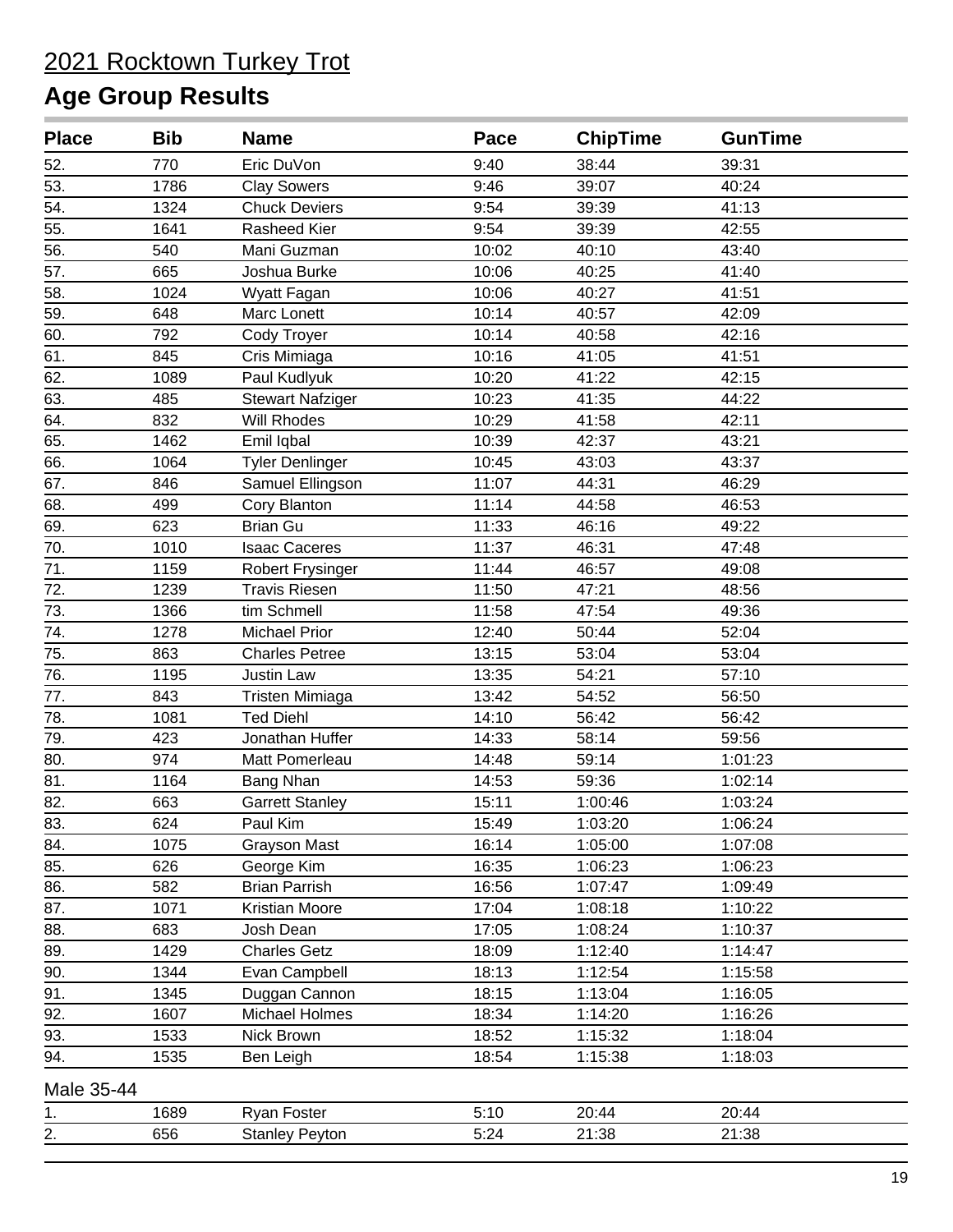| <b>Place</b>      | <b>Bib</b> | <b>Name</b>             | Pace | <b>ChipTime</b> | <b>GunTime</b> |  |
|-------------------|------------|-------------------------|------|-----------------|----------------|--|
| 3.                | 1356       | Adam Van Nortwick       | 5:27 | 21:50           | 21:51          |  |
| 4.                | 993        | <b>Timothy Smelser</b>  | 5:55 | 23:43           | 23:43          |  |
| $\overline{5}$ .  | 417        | <b>Brad Miller</b>      | 6:03 | 24:14           | 24:14          |  |
| 6.                | 1240       | <b>Tyler Prewett</b>    | 6:13 | 24:56           | 25:25          |  |
| $\overline{7}$ .  | 1452       | Andrew Dahlgren         | 6:17 | 25:11           | 25:13          |  |
| 8.                | 1275       | Roy Brooks              | 6:17 | 25:12           | 25:21          |  |
| 9.                | 1592       | Nicholas Morgan         | 6:21 | 25:25           | 25:26          |  |
| 10.               | 1379       | <b>Eric Miller</b>      | 6:22 | 25:30           | 25:33          |  |
| 11.               | 1055       | Attilio Arcari          | 6:22 | 25:31           | 25:31          |  |
| 12.               | 1273       | <b>Brian Cassagnol</b>  | 6:25 | 25:44           | 25:48          |  |
| 13.               | 721        | <b>Dylan Morris</b>     | 6:30 | 26:02           | 26:05          |  |
| 14.               | 690        | David Landis            | 6:34 | 26:18           | 26:19          |  |
| 15.               | 1320       | <b>Scott Rogers</b>     | 6:35 | 26:23           | 26:29          |  |
| 16.               | 1361       | Michael Killen          | 6:39 | 26:37           | 26:39          |  |
| 17.               | 1360       | <b>Troy Argenbright</b> | 6:42 | 26:50           | 26:52          |  |
| 18.               | 1498       | Kurt Holsopple          | 6:53 | 27:33           | 27:40          |  |
| 19.               | 554        | Peter Norment           | 6:57 | 27:51           | 27:55          |  |
| 20.               | 1613       | Peter Nelson            | 7:06 | 28:27           | 32:23          |  |
| 21.               | 567        | <b>Jeff Domingus</b>    | 7:12 | 28:49           | 28:52          |  |
| 22.               | 504        | Derek Robinson          | 7:16 | 29:06           | 29:21          |  |
| 23.               | 1192       | Jeff Adams              | 7:24 | 29:38           | 30:01          |  |
| $\overline{24}$ . | 744        | Paul Rogers             | 7:25 | 29:42           | 30:38          |  |
| 25.               | 470        | <b>JAMES CARTER</b>     | 7:33 | 30:15           | 30:45          |  |
| 26.               | 1423       | <b>Scott Harris</b>     | 7:36 | 30:28           | 31:02          |  |
| 27.               | 1484       | <b>Clay Showalter</b>   | 7:42 | 30:51           | 31:17          |  |
| 28.               | 1765       | Sean Clifford           | 7:43 | 30:55           | 31:13          |  |
| 29.               | 1249       | William Eldridge        | 7:46 | 31:06           | 31:27          |  |
| 30.               | 1151       | <b>Jason Shifflett</b>  | 7:50 | 31:22           | 31:45          |  |
| 31.               | 737        | Marcus Skaflen          | 7:50 | 31:24           | 34:22          |  |
| 32.               | 954        | James Davis             | 7:52 | 31:29           | 32:16          |  |
| 33.               | 703        | Mark Moseley            | 7:54 | 31:40           | 32:04          |  |
| 34.               | 1047       | Matthew Murphy          | 8:02 | 32:09           | 33:30          |  |
| 35.               | 1403       | <b>Rick Good</b>        | 8:06 | 32:26           | 32:42          |  |
| 36.               | 922        | Charles Warren          | 8:09 | 32:38           | 33:32          |  |
| 37.               | 1048       | Kim Brabson             | 8:20 | 33:22           | 33:54          |  |
| 38.               | 1395       | <b>Patrick Barnes</b>   | 8:21 | 33:25           | 34:27          |  |
| 39.               | 985        | <b>Justin Alexander</b> | 8:23 | 33:34           | 34:27          |  |
| 40.               | 451        | <b>Chance Ebersold</b>  | 8:25 | 33:44           | 34:45          |  |
| 41.               | 1234       | Ryan Martin             | 8:26 | 33:45           | 34:33          |  |
| 42.               | 1519       | nick kozel              | 8:27 | 33:49           | 33:49          |  |
| 43.               | 1156       | Lemuel Hancock          | 8:27 | 33:51           | 34:02          |  |
| 44.               | 537        | Andrew Brown            | 8:27 | 33:52           | 34:54          |  |
| 45.               | 549        | <b>Toby Soper</b>       | 8:28 | 33:54           | 39:49          |  |
| 46.               | 1178       | Jordan Parlee           | 8:30 | 34:03           | 34:42          |  |
| 47.               | 689        | Katie Attkison          | 8:36 | 34:27           | 34:42          |  |
| 48.               | 1274       | <b>Anthony Bess</b>     | 8:43 | 34:54           | 35:48          |  |
| 49.               | 1348       | lan Napier              | 9:01 | 36:05           | 37:14          |  |
|                   |            |                         |      |                 |                |  |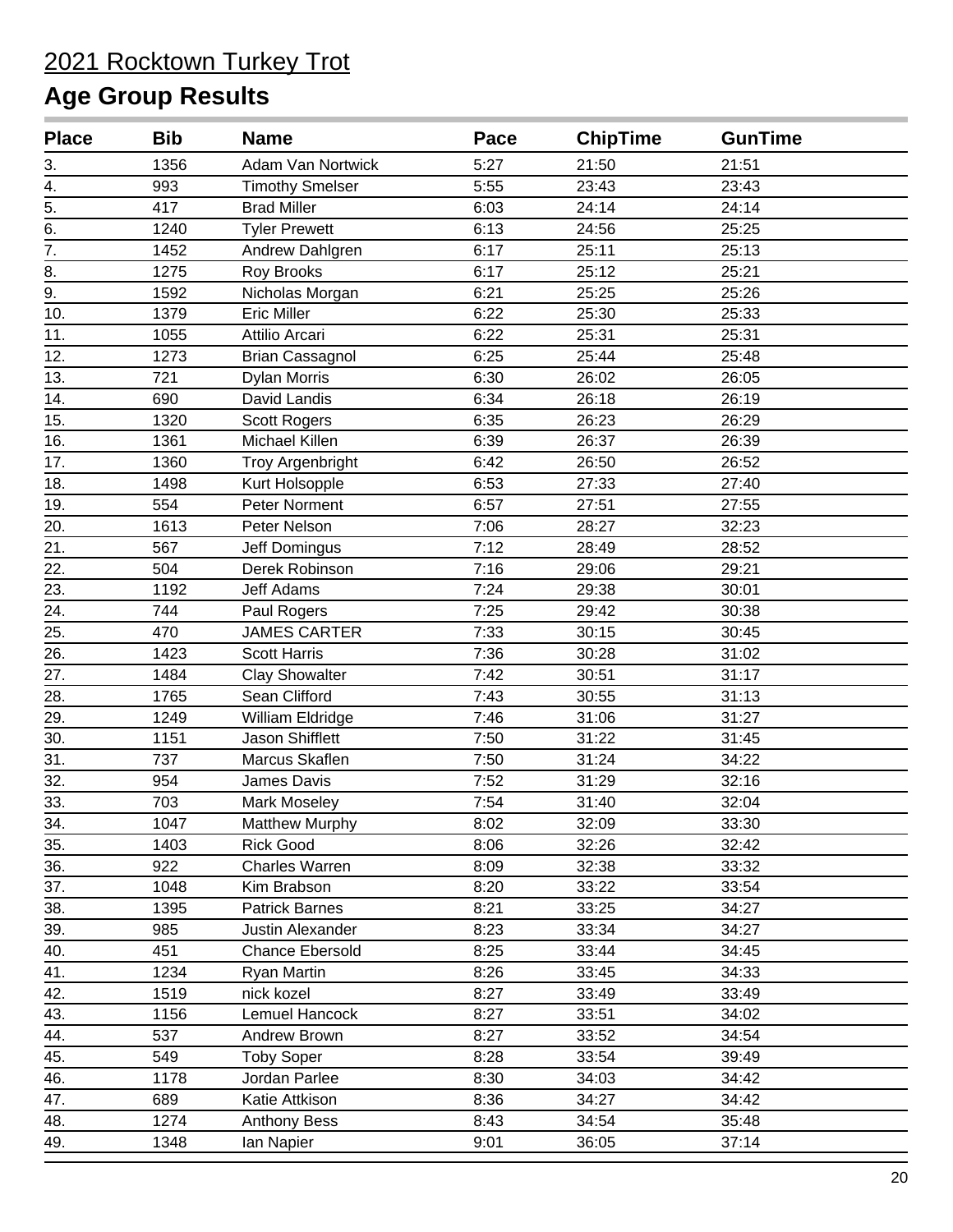| <b>Place</b> | <b>Bib</b> | <b>Name</b>           | <b>Pace</b> | <b>ChipTime</b> | <b>GunTime</b> |  |
|--------------|------------|-----------------------|-------------|-----------------|----------------|--|
| 50.          | 794        | Mike Yoder            | 9:07        | 36:29           | 36:45          |  |
| 51.          | 765        | Alex Yoder            | 9:08        | 36:34           | 37:48          |  |
| 52.          | 1104       | Seth Amsden           | 9:13        | 36:53           | 37:24          |  |
| 53.          | 1665       | Jeremiah Weaver       | 9:13        | 36:54           | 39:52          |  |
| 54.          | 1038       | Joshua Brubaker       | 9:30        | 38:01           | 39:00          |  |
| 55.          | 1653       | Andrew Burton         | 9:35        | 38:23           | 39:26          |  |
| 56.          | 1368       | <b>Brian Linger</b>   | 9:35        | 38:24           | 40:12          |  |
| 57.          | 595        | <b>Brad Walsh</b>     | 9:38        | 38:33           | 40:05          |  |
| 58.          | 1241       | Gabriel Bowman        | 9:47        | 39:10           | 39:53          |  |
| 59.          | 1392       | Andrew Baugher        | 9:50        | 39:21           | 42:25          |  |
| 60.          | 1126       | Casey Thomas          | 9:52        | 39:31           | 41:56          |  |
| 61.          | 1026       | Mike Witt             | 10:03       | 40:15           | 41:12          |  |
| 62.          | 928        | <b>Tracy Moll</b>     | 10:15       | 41:01           | 45:58          |  |
| 63.          | 1683       | <b>Cuneyt Yalcin</b>  | 10:19       | 41:19           | 41:49          |  |
| 64.          | 1614       | Rory Bosek            | 10:19       | 41:19           | 42:28          |  |
| 65.          | 407        | Christopher Yutzy     | 10:23       | 41:35           | 48:55          |  |
| 66.          | 805        | David Stringham       | 10:24       | 41:39           | 43:15          |  |
| 67.          | 875        | Daniel Belyea         | 10:25       | 41:43           | 43:27          |  |
| 68.          | 758        | Jerry Weniger         | 10:27       | 41:50           | 42:56          |  |
| 69.          | 679        | <b>Clayton Rascoe</b> | 10:32       | 42:10           | 42:52          |  |
| 70.          | 969        | George Rowland        | 10:32       | 42:12           | 42:30          |  |
| 71.          | 654        | <b>Adam Fellers</b>   | 10:39       | 42:37           | 43:27          |  |
| 72.          | 1467       | <b>Malfred Shaw</b>   | 11:02       | 44:12           | 44:52          |  |
| 73.          | 840        | Derik Trissel         | 11:03       | 44:15           | 45:13          |  |
| 74.          | 425        | <b>Brad Kuller</b>    | 11:36       | 46:25           | 47:27          |  |
| 75.          | 491        | Aaron Koontz          | 11:55       | 47:41           | 49:00          |  |
| 76.          | 1255       | Kyle Voorhes          | 12:05       | 48:24           | 51:17          |  |
| 77.          | 1150       | Josh Harold           | 12:14       | 48:57           | 48:57          |  |
| 78.          | 437        | <b>Robert Carneal</b> | 12:14       | 48:57           | 49:08          |  |
| 79.          | 1433       | Hunter Woodard        | 12:28       | 49:54           | 51:35          |  |
| 80.          | 1303       | Alex Keyes            | 12:40       | 50:44           | 52:27          |  |
| 81.          | 412        | <b>BRENT MILLER</b>   | 12:42       | 50:52           | 52:18          |  |
| 82.          | 511        | Matt Shaver           | 12:43       | 50:56           | 52:44          |  |
| 83.          | 797        | Michael DiMola        | 13:11       | 52:46           | 53:52          |  |
| 84.          | 1060       | Aaron Yoder           | 14:04       | 56:19           | 57:51          |  |
| 85.          | 1443       | Matthew Layman        | 15:16       | 1:01:07         | 1:04:25        |  |
| 86.          | 530        | Ryan Sodikoff         | 15:39       | 1:02:39         | 1:04:37        |  |
| 87.          | 1780       | Jeron Baker           | 15:44       | 1:02:59         | 1:04:59        |  |
| 88.          | 1774       | <b>Justin Banks</b>   | 16:21       | 1:05:28         | 1:08:50        |  |
| 89.          | 1741       | Matthew Sodikoff      | 16:41       | 1:06:47         | 1:08:41        |  |
| 90.          | 1419       | Cory Sodikoff         | 16:59       | 1:08:00         | 1:09:55        |  |
| 91.          | 696        | <b>Andrew Covey</b>   | 17:05       | 1:08:21         | 1:09:59        |  |
| 92.          | 657        | Ben Colligan          | 18:09       | 1:12:38         | 1:15:38        |  |
| 93.          | 713        | <b>Matt Little</b>    | 18:12       | 1:12:51         | 1:15:02        |  |
| 94.          | 734        | Jake Kinzie           | 18:39       | 1:14:40         | 1:18:24        |  |
| 95.          | 1537       | Jordan Blekking       | 18:51       | 1:15:26         | 1:18:00        |  |
| 96.          | 1783       | Jan Krumsiek          | 18:55       | 1:15:42         | 1:18:05        |  |
|              |            |                       |             |                 |                |  |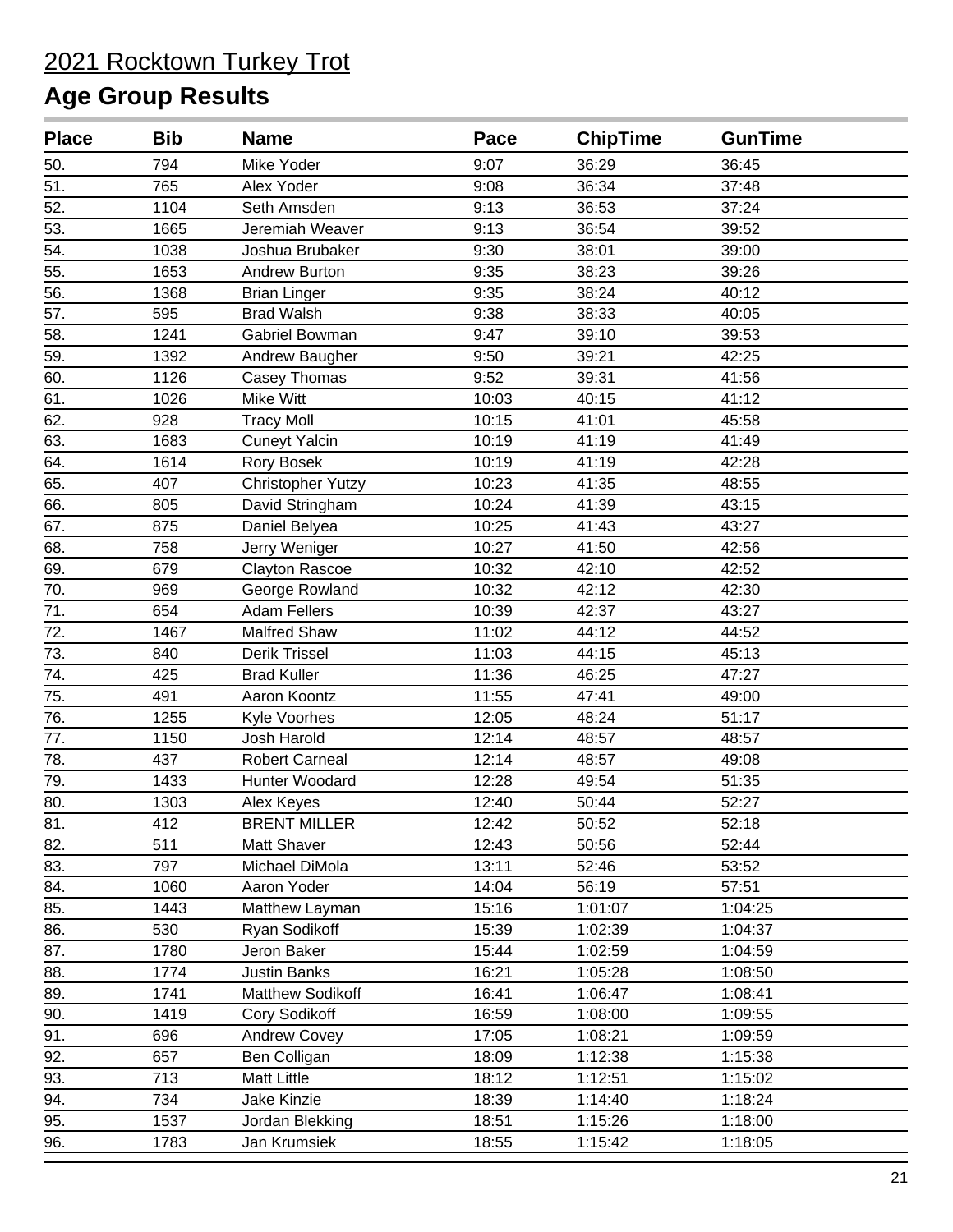| <b>Place</b>     | <b>Bib</b> | <b>Name</b>             | Pace  | <b>ChipTime</b> | <b>GunTime</b> |
|------------------|------------|-------------------------|-------|-----------------|----------------|
| 97.              | 402        | Robert Agler            | 19:37 | 1:18:29         | 1:21:42        |
| Male 45-54       |            |                         |       |                 |                |
| 1.               | 1485       | Jim Wilson              | 5:55  | 23:42           | 23:43          |
| 2.               | 981        | <b>William Devers</b>   | 6:00  | 24:01           | 24:04          |
| 3.               | 902        | Kevin Bennett           | 6:01  | 24:07           | 24:09          |
| $\overline{4}$ . | 834        | Thomas Jenkins          | 6:15  | 25:02           | 25:04          |
| $\overline{5}$ . | 1770       | Jarod King              | 6:15  | 25:04           | 25:10          |
| 6.               | 784        | Joseph Rudmin           | 6:33  | 26:13           | 26:15          |
| $\overline{7}$ . | 977        | <b>Anthony Myers</b>    | 6:35  | 26:23           | 26:23          |
| $\overline{8}$ . | 611        | <b>Holmes Browne</b>    | 6:38  | 26:33           | 26:42          |
| $\overline{9}$ . | 1582       | <b>Chris Bartus</b>     | 6:45  | 27:01           | 27:01          |
| 10.              | 1137       | Jairemy Drooger         | 6:56  | 27:46           | 28:09          |
| 11.              | 782        | Kent Sensenig           | 7:03  | 28:13           | 28:14          |
| 12.              | 544        | John Sallah             | 8:05  | 32:24           | 32:42          |
| 13.              | 1190       | Jason Box               | 8:07  | 32:29           | 32:58          |
| 14.              | 1327       | Aaron Shirkey           | 8:14  | 32:57           | 33:19          |
| 15.              | 856        | Dan Spitzner            | 8:19  | 33:19           | 33:39          |
| 16.              | 1504       | <b>Steve McClay</b>     | 8:22  | 33:29           | 33:49          |
| 17.              | 1588       | Endré Witthoeft         | 8:22  | 33:31           | 35:21          |
| 18.              | 473        | Seth Berkey             | 8:23  | 33:34           | 34:51          |
| 19.              | 768        | John Coakley            | 8:23  | 33:35           | 33:57          |
| 20.              | 1647       | <b>Brent Hershey</b>    | 8:25  | 33:44           | 34:02          |
| 21.              | 1204       | jim Simpkins            | 8:33  | 34:15           | 34:54          |
| 22.              | 1488       | Bryce Inouye            | 8:35  | 34:24           | 34:59          |
| 23.              | 878        | Marcelo Mast            | 8:40  | 34:41           | 35:03          |
| 24.              | 1398       | Paul Deeble             | 8:41  | 34:45           | 35:22          |
| 25.              | 1618       | Kurtis Sauder           | 8:41  | 34:46           | 35:52          |
| 26.              | 933        | Doug Detrick            | 8:42  | 34:49           | 37:07          |
| 27.              | 1041       | Kevin Longenecker       | 8:42  | 34:52           | 35:29          |
| 28.              | 1339       | Felix Decena            | 8:45  | 35:02           | 36:03          |
| 29.              | 1141       | <b>Frederick Mayhew</b> | 8:52  | 35:29           | 36:15          |
| 30.              | 787        | Johan Wolmarans         | 8:53  | 35:34           | 36:23          |
| 31.              | 1746       | Jeremy Mason            | 8:57  | 35:51           | 37:13          |
| 32.              | 747        | Norris Bunn             | 9:09  | 36:37           | 36:50          |
| 33.              | 1015       | Matt Fornadel           | 9:13  | 36:54           | 37:35          |
| 34.              | 1235       | Jeremy Spilman          | 9:17  | 37:09           | 38:19          |
| 35.              | 444        | Mark Fox                | 9:17  | 37:11           | 38:35          |
| 36.              | 1096       | John Stoltzfus          | 9:18  | 37:13           | 39:41          |
| 37.              | 678        | <b>Mike Mills</b>       | 9:19  | 37:20           | 38:31          |
| 38.              | 427        | <b>Quillon Hall</b>     | 9:24  | 37:40           | 39:28          |
| 39.              | 1097       | Matt Carlson            | 9:26  | 37:46           | 40:21          |
| 40.              | 838        | Ben Schreiber           | 9:33  | 38:13           | 38:52          |
| 41.              | 674        | Michael O'Fallon        | 9:36  | 38:28           | 39:56          |
| 42.              | 1108       | <b>Jeff Reid</b>        | 9:39  | 38:40           | 41:39          |
| 43.              | 630        | Matthew Clancey         | 9:47  | 39:09           | 40:34          |
| 44.              | 1254       | <b>Robert Strimer</b>   | 10:20 | 41:21           | 44:12          |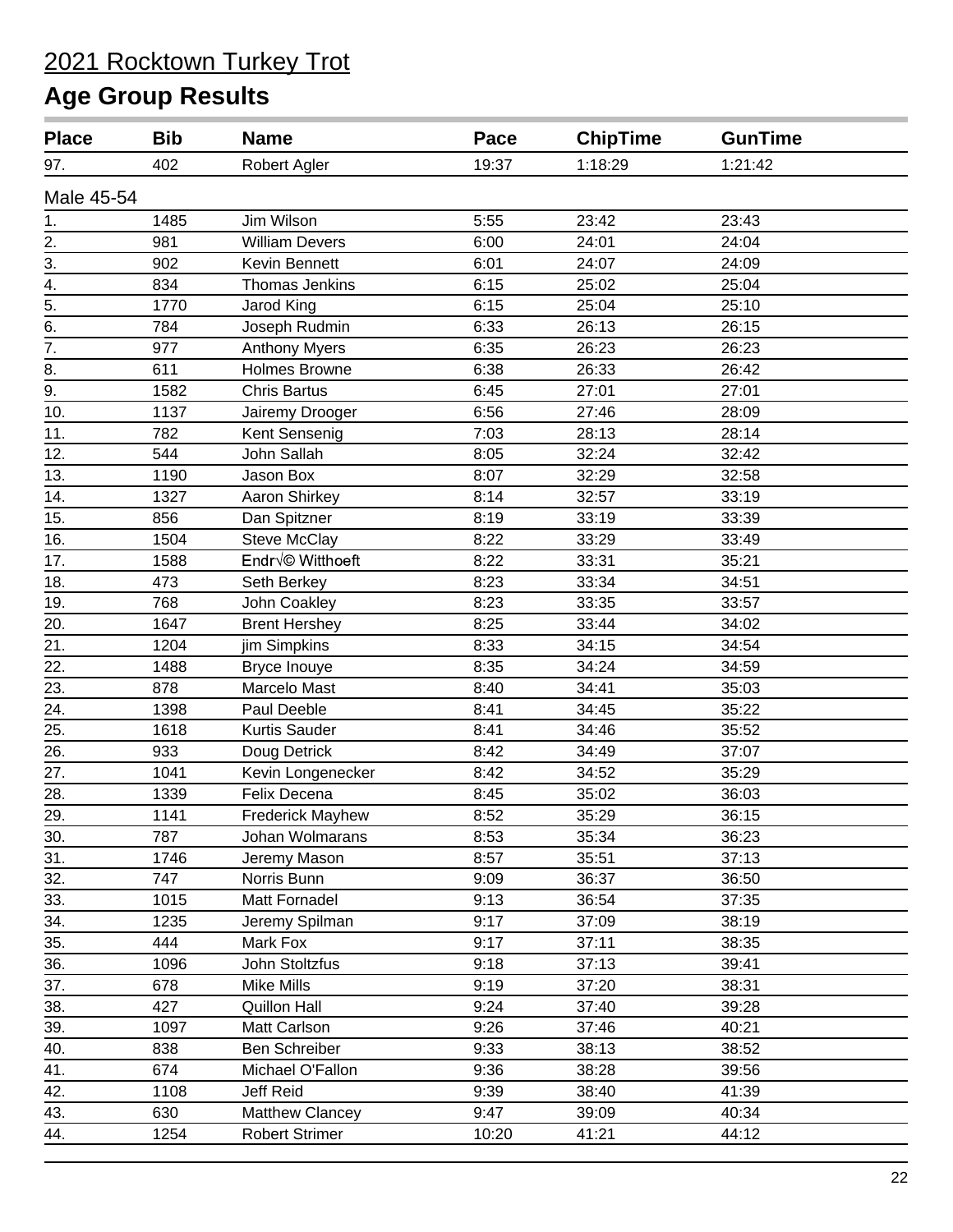| <b>Place</b>     | <b>Bib</b> | <b>Name</b>              | Pace  | <b>ChipTime</b> | <b>GunTime</b> |  |
|------------------|------------|--------------------------|-------|-----------------|----------------|--|
| 45.              | 477        | <b>Timothy Troyer</b>    | 10:26 | 41:46           | 42:59          |  |
| 46.              | 1686       | <b>Brian Long</b>        | 10:36 | 42:27           | 44:12          |  |
| 47.              | 633        | <b>Chris Smith</b>       | 10:42 | 42:49           | 43:44          |  |
| 48.              | 957        | David McLeod             | 10:45 | 43:04           | 43:58          |  |
| 49.              | 1194       | John Dodd                | 10:52 | 43:29           | 45:06          |  |
| 50.              | 647        | Mike Kulp                | 11:09 | 44:37           | 45:59          |  |
| 51.              | 1224       | Joshua Cooper            | 11:27 | 45:50           | 47:20          |  |
| 52.              | 890        | Chase Hale               | 11:30 | 46:03           | 49:03          |  |
| 53.              | 522        | Mike Zook                | 11:32 | 46:09           | 46:09          |  |
| 54.              | 615        | Ron Ross                 | 11:51 | 47:25           | 49:05          |  |
| 55.              | 1493       | David Cale               | 12:04 | 48:18           | 49:26          |  |
| 56.              | 1412       | Scott Cole               | 12:17 | 49:09           | 49:23          |  |
| 57.              | 1301       | Nick Hearne              | 12:41 | 50:45           | 52:28          |  |
| 58.              | 464        | <b>Greg Arehart</b>      | 12:41 | 50:45           | 52:34          |  |
| 59.              | 1629       | Greg Jesteadt            | 12:45 | 51:04           | 51:21          |  |
| 60.              | 1715       | Aaron Ludwig             | 12:49 | 51:17           | 52:53          |  |
| 61.              | 1650       | <b>Austin Garber</b>     | 12:52 | 51:30           | 54:24          |  |
| 62.              | 1731       | Bart Czajkowski          | 12:58 | 51:55           | 54:17          |  |
| 63.              | 585        | <b>Bill Tompkins</b>     | 13:37 | 54:30           | 56:40          |  |
| 64.              | 659        | <b>Charles Hendricks</b> | 14:17 | 57:09           | 1:00:39        |  |
| 65.              | 1700       | David Nichols            | 14:25 | 57:44           | 1:00:10        |  |
| 66.              | 1146       | Kent Willard             | 14:28 | 57:55           | 1:01:08        |  |
| 67.              | 620        | Jack Gu                  | 16:35 | 1:06:24         | 1:06:24        |  |
| 68.              | 1496       | Michael Wright           | 17:34 | 1:10:20         | 1:14:12        |  |
| 69.              | 1110       | <b>Tyson Boffo</b>       | 17:38 | 1:10:33         | 1:13:15        |  |
| 70.              | 1006       | Preston Will             | 18:10 | 1:12:44         | 1:15:45        |  |
| 71.              | 502        | <b>Rusty Blanton</b>     | 18:26 | 1:13:45         | 1:16:51        |  |
| 72.              | 1251       | David Good               | 18:44 | 1:15:00         | 1:17:39        |  |
| Male 55-64       |            |                          |       |                 |                |  |
| 1.               | 1058       | Jonathan DeVier-Scott    | 7:52  | 31:31           | 32:01          |  |
| 2.               | 1045       | Michael Koontz           | 7:53  | 31:35           | 31:56          |  |
|                  | 1674       | Jerry Holsopple          | 8:33  | 34:14           | 35:24          |  |
| $rac{3}{4}$ .    | 642        | Tom McKenzie             | 8:37  | 34:32           | 35:02          |  |
| $\overline{5}$ . | 1332       | <b>Brad Williams</b>     | 8:45  | 35:04           | 35:27          |  |
| 6.               | 558        | Scott Sallah             | 8:49  | 35:19           | 35:56          |  |
| $\overline{7}$ . | 1672       | Roger Borichewski        | 8:54  | 35:39           | 37:01          |  |
| $\overline{8}$ . | 692        | Devon Anders             | 8:57  | 35:51           | 37:13          |  |
| $\overline{9}$ . | 1586       | Paul Warne               | 9:42  | 38:50           | 40:42          |  |
| 10.              | 795        | <b>Byron Peachey</b>     | 9:49  | 39:20           | 39:48          |  |
| 11.              | 1663       | Wes Nolt                 | 9:54  | 39:37           | 40:51          |  |
| 12.              | 590        | James Maynard            | 9:57  | 39:49           | 40:52          |  |
| 13.              | 643        | Tim DiNapoli             | 9:58  | 39:53           | 42:50          |  |
| 14.              | 1710       | Gregg Hinegardner        | 10:31 | 42:07           | 44:03          |  |
| 15.              | 1311       | Delbert Wenger           | 11:32 | 46:11           | 47:54          |  |
| 16.              | 1189       | Steven Rehkemper         | 12:21 | 49:27           | 51:55          |  |
| 17.              | 1315       | Nathan Bonora            | 12:26 | 49:46           | 51:16          |  |
|                  |            |                          |       |                 |                |  |